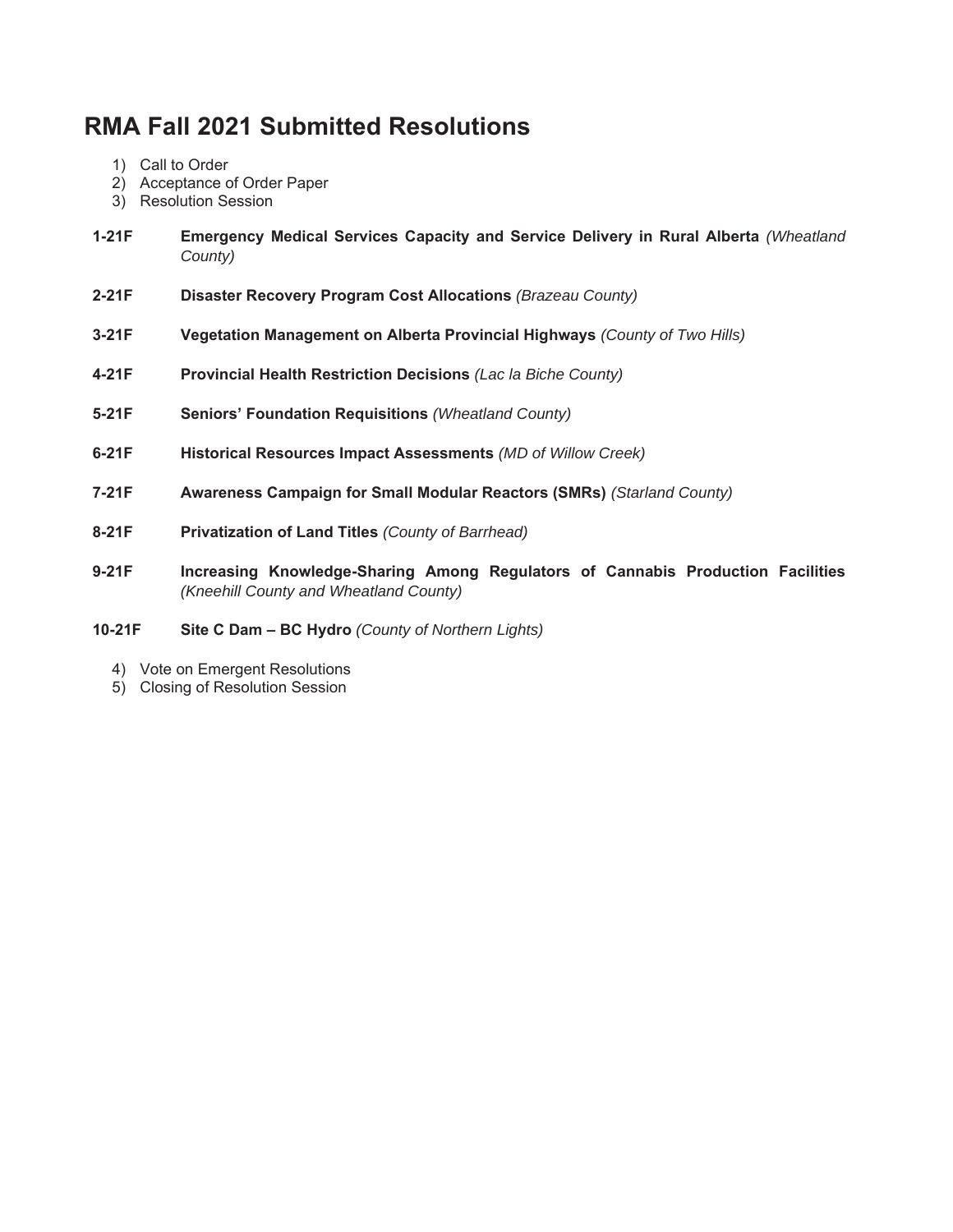# Resolution 1-21F **Emergency Medical Services Capacity and Service Delivery in Rural Alberta**  Wheatland County

 *Endorsed by District 2 (Central)*

WHEREAS the Government of Alberta took responsibility for the delivery of **emergency medical services** (EMS) as it was a provincial health responsibility; and

WHEREAS at the time EMS transitioned from a municipal responsibility to a provincial responsibility the Government of Alberta committed to maintaining service levels; and

WHEREAS even prior to the COVID-19 pandemic the capacity of the provincial EMS system had not increased adequately to meet escalating needs; and

WHEREAS this capacity issue has been exacerbated, both directly and indirectly, by the COVID-19 pandemic; and

WHEREAS the number of "code reds", where no ambulances are available in a community or in larger geographical areas of the province, is increasing; and

WHEREAS the health and safety of citizens continues to be a priority for municipalities; and

WHEREAS municipalities continue to frequently support the provincial health care system by providing medical first response through fire departments; and

WHEREAS there has been a recent upward trend in fire service wait times due to the increased length of time it takes for EMS to arrive on scene in municipalities that provide medical first response; and

WHEREAS a lack of EMS capacity is compromising timely access to emergency healthcare for all Albertans, and particuarly those in rural areas;

**THEREFORE, BE IT RESOLVED that the Rural Municipalities of Alberta request the Government of Alberta to immediately consult with municipalities to develop a plan to make urgently needed improvements to the capacity, delivery, and performance of the emergency medical services system.** 

#### **Member Background**

When the Government of Alberta transitioned EMS service from a municipal responsibility to a provincial responsibility there was a commitment to maintaining service levels. However, as populations have grown, and demand for EMS has increased, a historical lag in corresponding capacity has created intense pressure on the emergency care system.

Provision of emergency health care in rural communities has significant, unique challenges, including low population densities and large geographic areas. Large geographic areas inherently result in longer EMS transport times, making EMS response times even more critical where timely care is critical, and delays may result in compromising patient care and safety.

The borderless provincial delivery model utilizes system status management, where resources are shared across jurisdictions, and deployed where statistical probabilities project they will be required. Therefore, when resources are exhausted in major urban centres resources are drawn from surrounding communities. While attempts are made to provide cross coverage, lack of capacity frequently results in large areas lacking adequate EMS resources and facing longer response times.

In rural areas, the repositioning of resources to more densely populated urban areas amplify response time issues where large geographic areas already create challenges. The full benefit of a provincial model can only be realized when resources are adequate to provide timely response and performance for all Albertans.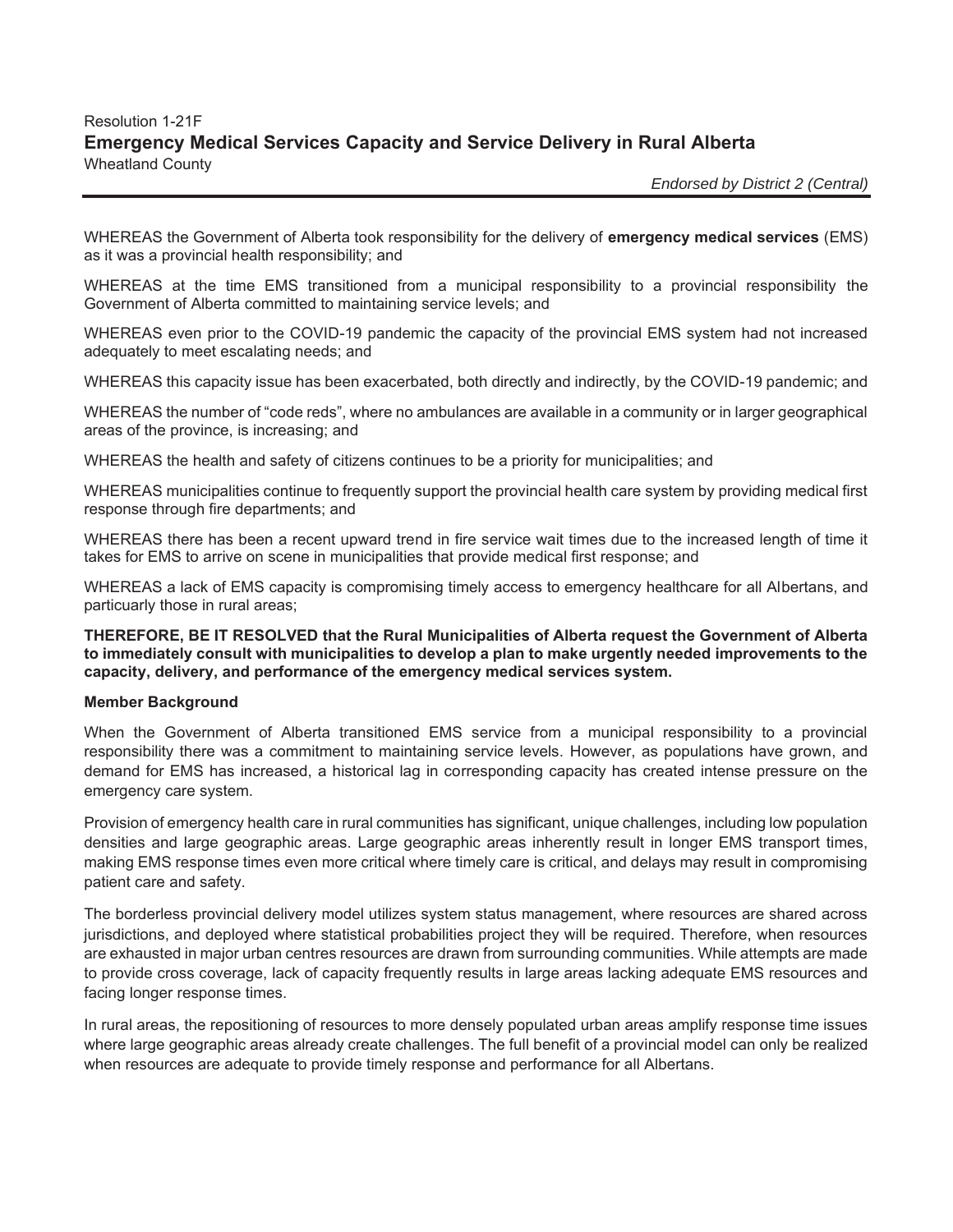The transition to a provincial EMS system has also impacted municipalities, who support emergency medical care by providing medical first response. Impacts include an increasing need for municipal fire services to provide medical first response due to a lack of EMS presence, which can result in increased stress on firefighters responding to medical incidents and increased costs.

Though a provincial EMS dashboard has been recently established to measure EMS performance, up to date information is challenging to access. Transparent reporting regarding performance indicators, in which municipalities do not have to use of freedom of information requests to access data for their communities, is key to trust in the emergency care system. Analysis of this data will assist in determining impacts of decisions on patient safety and quality of care.

EMS service levels have become an urgent, even critical issue with potential life and death consequences. Every citizen experiencing a medical crisis across Alberta is impacted, as the time of EMS response increases, the survival rate of patients decreases. Service delivery improvements will require an innovative multidimensional strategy. Timely access to emergency care has both direct health benefits and broader community benefits. These include attracting new residents, stimulating economic growth, and ultimately supporting viability and contributing to the sustainability of rural communities.

#### **RMA Background**

14-19F: Provincial Funding for Regional Air Ambulance

THEREFORE, BE IT RESOLVED that the Rural Municipalities of Alberta request that the Government of Alberta provide funds to locally- and regionally-operated emergency response air ambulance services at the same ratio as Shock Trauma Air Rescue Society (STARS) funding;

FURTHER BE IT RESOLVED that the Government of Alberta commissions an independent review, which includes engagement with the public, industry stakeholders and municipalities acoss Alberta, of the helicopter emergency medical services system in Alberta.

Click here to view the full resolution.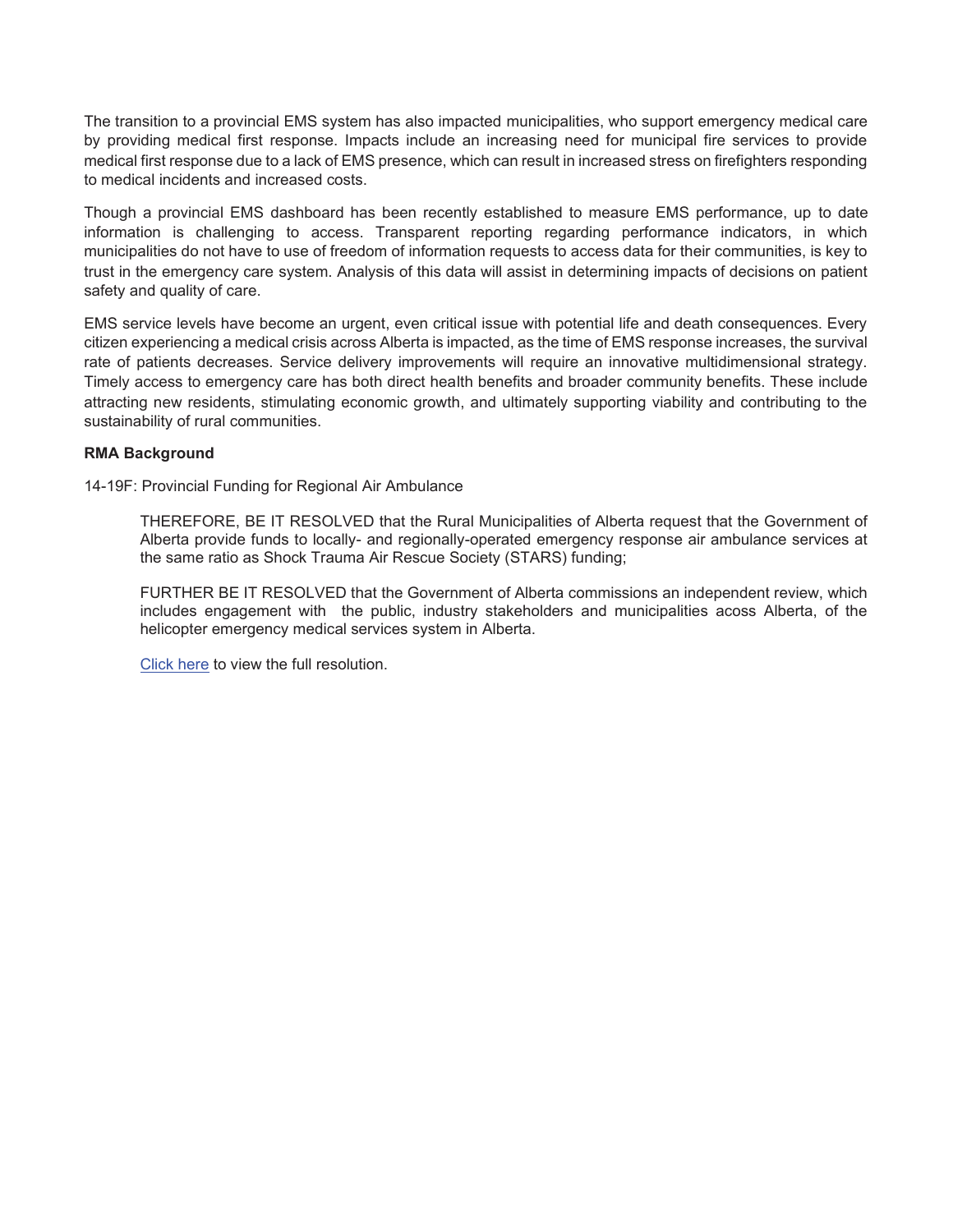# Resolution 2-21F **Disaster Recovery Program Cost Allocations**  Brazeau County

### *Endorsed by District 3 (Pembina River)*

WHEREAS rural municipalities have recently experienced reductions in revenue and financial support from the Govenrment of Alberta, including but not limited to changes to or the elimination of linear assessment, well drilling equipment tax, grants in place of taxes, and reductions to Municipal Sustainability Initiative program funding; and

WHEREAS rural municipalities have recently absorbed increased expenditures due to the downloading of provincial costs in areas such as policing and augmenting Alberta Health Services through medical first response programs; and

WHEREAS rural municipalities do not have direct access to any federal disaster relief funding or resources; and

WHEREAS in March 2021 Alberta Municipal Affairs introduced changes to the **Disaster Recovery Program** (DRP) that require municipalities to contribute 10% of the costs of eligible claims made under the DRP;

**THEREFORE, BE IT RESOLVED that the Rural Municipalities of Alberta urge the Government of Alberta to remove the requirement for municipalities to contribute 10% of the costs of eligible claims made under the Disaster Recovery Program for disasters within their boundaries.** 

#### **Member Background**

Brazeau County, like other rural municipalities across the province, is concerned with the Government of Alberta's decision to now require municipalities to contribute to disaster relief funding under the Disaster Recovery Program.

Brazeau County, like other rural municipalities across the province, have had revenues streams significantly reduced and/or eliminated by the Government of Alberta while being forced to take on additional expenditures to augment the funding to support provincial services. Brazeau County is strongly opposed to and will not accept further downloading from the Government of Alberta.

#### **RMA Background**

13-20F: Provincial Government Disaster Recovery Program Payments

THEREFORE, BE IT RESOLVED that the Rural Municipalities of Alberta advocate that the Government of Alberta review its Disaster Recovery Program processes to ensure municipalities receive payments within a defined timeline for resources deployed to assist during regional disasters.

Click here to view the full resolution.

16-20F: Federal and Provincial Disaster Support

THEREFORE, BE IT RESOLVED that the Rural Municipalities of Alberta advocate to the Government of Alberta for continued Disaster Recovery Program funding to support community resilience and enable the relocation of affected property owners where re-construction is impractical or inadvisable.

Click here to view the full resolution.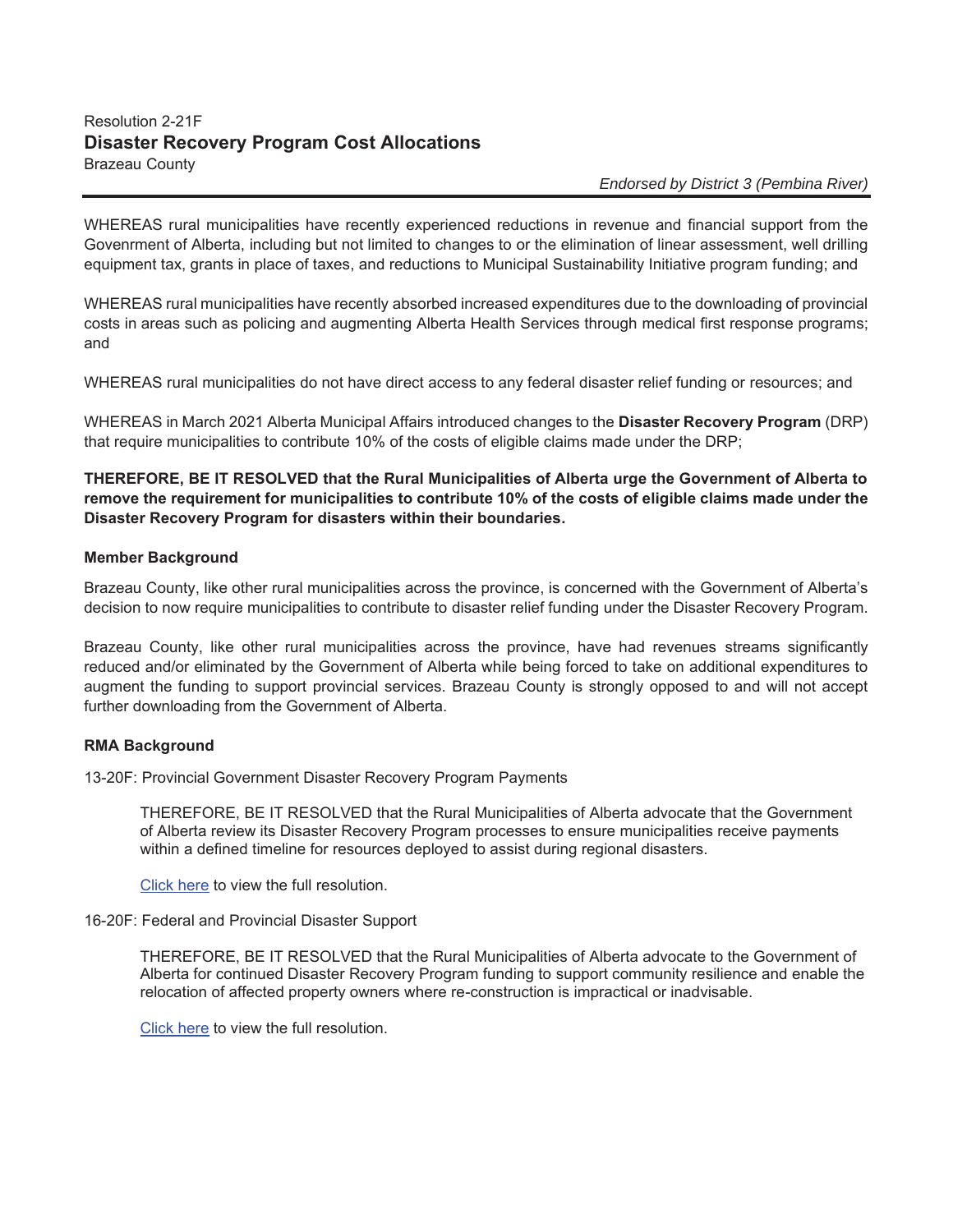# Resolution 3-21F **Vegetation Management on Alberta Provincial Highways**  County of Two Hills

 *Endorsed by District 5 (Edmonton East)*

WHEREAS the Government of Alberta has not adequately maintained control of noxious and prohibited noxious weeds within provincial highway rights of way in recent years; and

WHEREAS this lack of control is affecting neighbouring landowners, as these invasive weeds are spreading into their fields; and

WHEREAS due to this lack of control, landowners adjacent to provincial highways are faced with increased costs to their vegetation control programs; and

WHEREAS invasive plants cause significant changes to ecosystems which may result in economic harm to agricultural and recreation industries; and

WHEREAS highway corridors facilitate the spread of invasive plants both locally and internationally; and

WHEREAS allowing noxious and invasive plant growth along highways increases the risk to human health (poisonous plants) and public safety by reducing visibility along road shoulders where wildlife is crossing or grazing; and

WHEREAS the most cost-effective strategy against invasive species is preventing them from establishing rather than relying on eliminating them after an infestation has begun; and

WHEREAS the Government of Alberta is responsible for weed control within the rights of way of the 31,000 kilometres of provincial highways in the province, as per the *Weed Control Act*; and

WHEREAS the Government of Alberta must allocate sufficient funds and capacity to meet its weed control requirements along provincial highways; and

WHEREAS in 2017, Alberta Transportation developed a four-year provincial vegetation management plan, which included a plan to manage noxious weeds in highway rights of way; and

WHEREAS the provincial vegetation management plan expires in 2021;

**THEREFORE, BE IT RESOLVED that the Rural Municipalities of Alberta (RMA) advocate to the Government of Alberta to reinstate a provincial vegetation management plan;** 

**FURTHER BE IT RESOLVED that the RMA request that the provincial vegetation management plan enhance the previous plan's approach to managing noxious weeds, prohibited noxious weeds, and any unsafe vegetation on the full rights of way of all primary and secondary provincial highways;** 

**FURTHER BE IT RESOLVED that the enhanced plan should include but not be limited to an appropriately timed herbicide application in order to control all legislated weeds and a focus on mowing of the full right of way at a time that limits the spread of weed seeds.** 

#### **Member Background**

This is not a new issue, as municipalities across the province have been dealing with inconsistent vegetation management since the province privatized Alberta Transportation services in the mid 1990s. There has been less and less vegetation management along provincial highways every year since.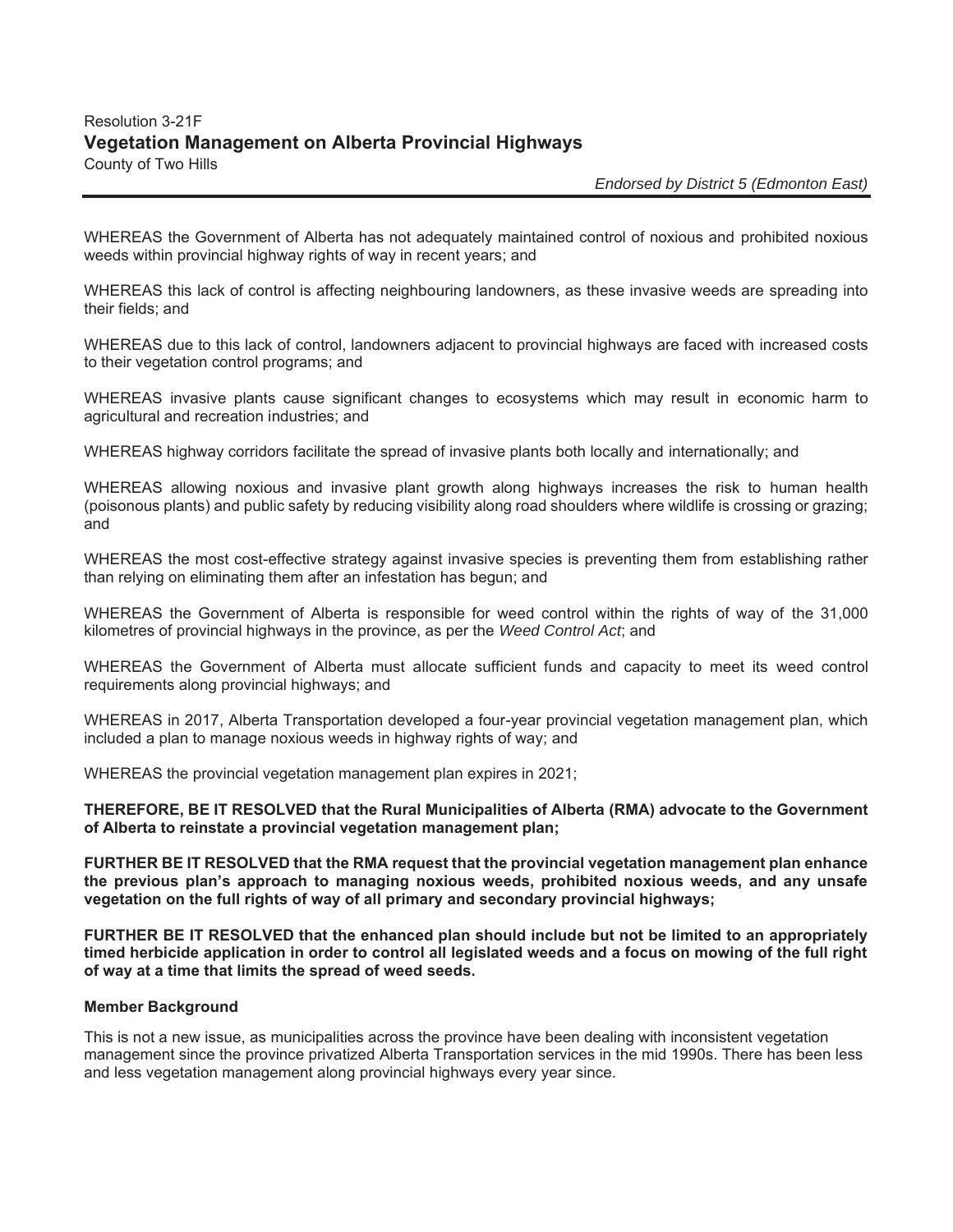Adjacent landowners are frustrated with the weeds in the provincial rights-of-way because the weeds are propagating onto their lands causing financial burden and the overgrowth is impacting the safety of travelling motorists and migratory wildlife along Alberta highways.

Specific concerns with the current inconsistent vegetation management practices include:

#### *Expense:*

Landowners are spending large sums of money on weed control, but are also seeing their results diminished because of a lack of responsibility by the Government of Alberta regarding the *Weed Control Act*. The *Weed Control Act* was introduced in 1907 to ensure landowners practice good land husbandry and stewardship. As a fellow landowner, the Government of Alberta, by not proactively controlling weeds on public lands, is insinuating private landowners should wait until a weed notice is issued before conducting any weed control. Additionally, the amount of time taken to respond to a weed infestation has increased recently, leading to larger infestations. This affects ratepayers/landowners and municipalities, as both must increase their budgets for weed control.

#### *Potential transfer of weeds provincially, nationally and internationally:*

Inconsistent vegetation management has local, provincial, national, and possibly international impacts as hay, grain, and other commodities are transported via Alberta's highway network daily. Any vehicle that stops on the side of the highway could potentially transfer weed seeds anywhere. The impact is two-fold: increased weed control costs within Alberta and dockage to grains and forages sold into the marketplace. The added costs affect the overall net profits at the farm level.

#### *Safety:*

In addition to not controlling weeds in highway ditches, the Government of Alberta has reduced its mowing program along highway ditches. Mowing, also a method of controlling weeds, used to be conducted twice per year along highway shoulders, and every four to five years as prescribed from shoulder to fence-line. In 2021, the Government of Alberta informed the County of Two Hills that no funds had been budgeted for ditch mowing. After raising concerns to Alberta Transportation, provincial roads within the County received one mow during the 2021 season, of only one pass along the shoulder of the highway. Not only does this impact control of the weeds along highways, but also leads to safety concerns for the public travelling these highways. The visibility of wildlife crossing the highways is hindered by the tall weeds and grass. Several county residents have reported increased wildlife and bird strikes along two- and three-digit highways and are concerned about their own safety, as well as that of wildlife. Furthermore, this has a financial impact from the aspect of automobile insurance rates and premiums.

#### *Government of Alberta ignoring its own Act:*

The best control of weeds comes from prevention, not reaction. The Government of Alberta is not abiding by its own legislation intended to control the spread of noxious and prohibited noxious weeds. By not controlling the ditches, municipalities are put in the uncomfortable position of having to issue weed notices to the Government of Alberta.

#### *History and legislation:*

Alberta highway shoulders have historically been mowed twice per season. Approximately every four years, a manager would prescribe additional shoulder to fence-line mowing. In 2015 Alberta Transportation stopped mowing along all highways. Alberta Transportation proactive weed control plans changed in 2014. Alberta Transportation stopped spraying weeds proactively, and would only spray if they were issued a weed notice.

The Alberta *Weed Control Act* was proclaimed in the Province of Alberta in 1907. It is reviewed and proclaimed every four or six years. It was last reviewed and proclaimed in 2016. The Alberta *Weed Control Act* aims to regulate noxious weeds, prohibited noxious weeds, and weed seeds through various control measures, such as inspection and enforcement, together with provisions for recovery of expenses in cases of non-compliance. Additionally, it mandates the licensing of seed cleaning plants and mechanisms. An excerpt is included:

#### **Part 1:**

**Noxious weeds — control**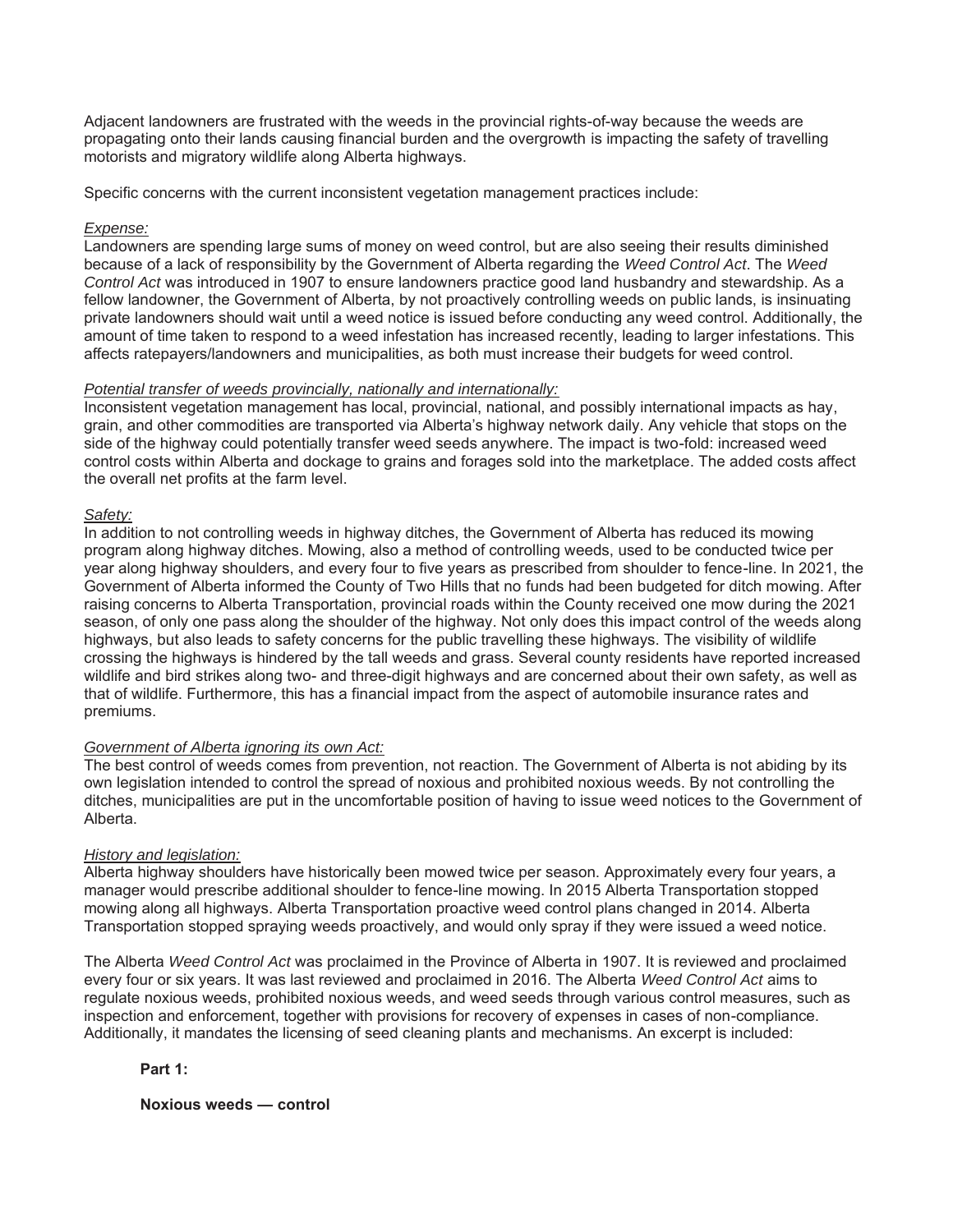**2** A person shall control a noxious weed that is on land the person owns or occupies.

#### **Prohibited noxious weeds — destroy**

**3** A person shall destroy a prohibited noxious weed that is on land the person owns or occupies. **Spread of weeds prohibited** 

**4(1)** Subject to the regulations, a person shall not use or move anything that, if used or moved, might spread a noxious weed or prohibited noxious weed.

#### **Other Stakeholders**

**Alberta Invasive Plants Council** - This group of individuals and organizations work hard to educate, the public on invasive species (plants, and organisms) not only in our province, but also those that can potentially be introduced in our province. This group tries very hard to stop the spread of invasive species.

**Association of Alberta Agricultural Fieldmen** - This is a group of about 160 members from across the province, these men and women work hard every day to try and reduce or eradicate the invasive species in their respective Counties or MD's. We are bound by the Alberta Weed Act in our own jurisdiction to both keep Right of Ways clean, but also educate and enforce weed concerns to local producers.

**Agricultural Services Board** - There are 69 municipalities that have an Agricultural Services Board, this board and its members create and uphold strategic plans that include proactive measures to reduce invasive populations in their jurisdiction. We work hard every year to improve our stewardship on the lands around us.

**Alberta Transportation** - Alberta Transportation has a very high invested interest as they are in control of the highways, these roads must be kept safe for all travelers. Letting unwanted vegetation stay on the shoulders of the roads, growing tall allows for very unsafe driving conditions, as wildlife can emerge with little notice, as well as, travelers when stopping on the sides of the roads can unknowingly transfer invasive species.

**Alberta Agriculture and Forestry** – The Alberta Weed Act is an act that has been around since 1907. This is an act that was created by Alberta Agriculture and Forestry. If the expectation is to educate and enforce this act upon the public, they must abide themselves.

**CP and CN rail lines** - The rail lines cross over provincial highways all over the province, when the two cross, there is a chance of transferring weeds further on, even out of province.

#### *Past Advocacy Efforts*

*Provincial Agricultural Services Board Conference Resolutions:* 

x 2006: Resolution #10 - Weed Control Along Primary and Secondary Highways

A resolution was passed that requested "the Provincial Government allocate sufficient funds to control the weeds and undesirable vegetation along their primary and secondary highways within the province."

At that time Alberta Infrastructure and Transportation indicated that they placed a "high priority on weed control within all highway rights-of-way." The department also stated that in 1999 a process was initiated "to involve the Fieldmen more directly in the weed control programs by allowing them, in urgent situations, to order work directly from highway maintenance contractors or to undertake weed control using their own forces. This process has been quite successful on a provincial basis."

x 2008: Resolution #15 - Weed Control of Alberta Infrastructure and Transportation Roadways Agricultural services boards across Alberta are/were interested in providing weed control along provincial highways in their municipality in the most effective and efficient way possible. Weed control within all highway rights-of-way is a priority for government. The department has contractual obligations to have weed control work done by the highway maintenance contractors. Staff from Alberta Infrastructure and Transportation (INFTRA) and Alberta Agriculture and Food work closely with agricultural fieldmen and highway maintenance contractors to determine the weed spraying and mowing requirements along each roadway within their jurisdiction. Also, agricultural fieldmen identify problematic locations that need special attention and ensure they are addressed.

• 2010: Resolution #4 - Alberta Transportation Roadside Weed Control

A resolution was passed that requested "Alberta Transportation review their current weed control program to ensure the effectiveness of the program and give consideration to an increase in the current width of ditch that is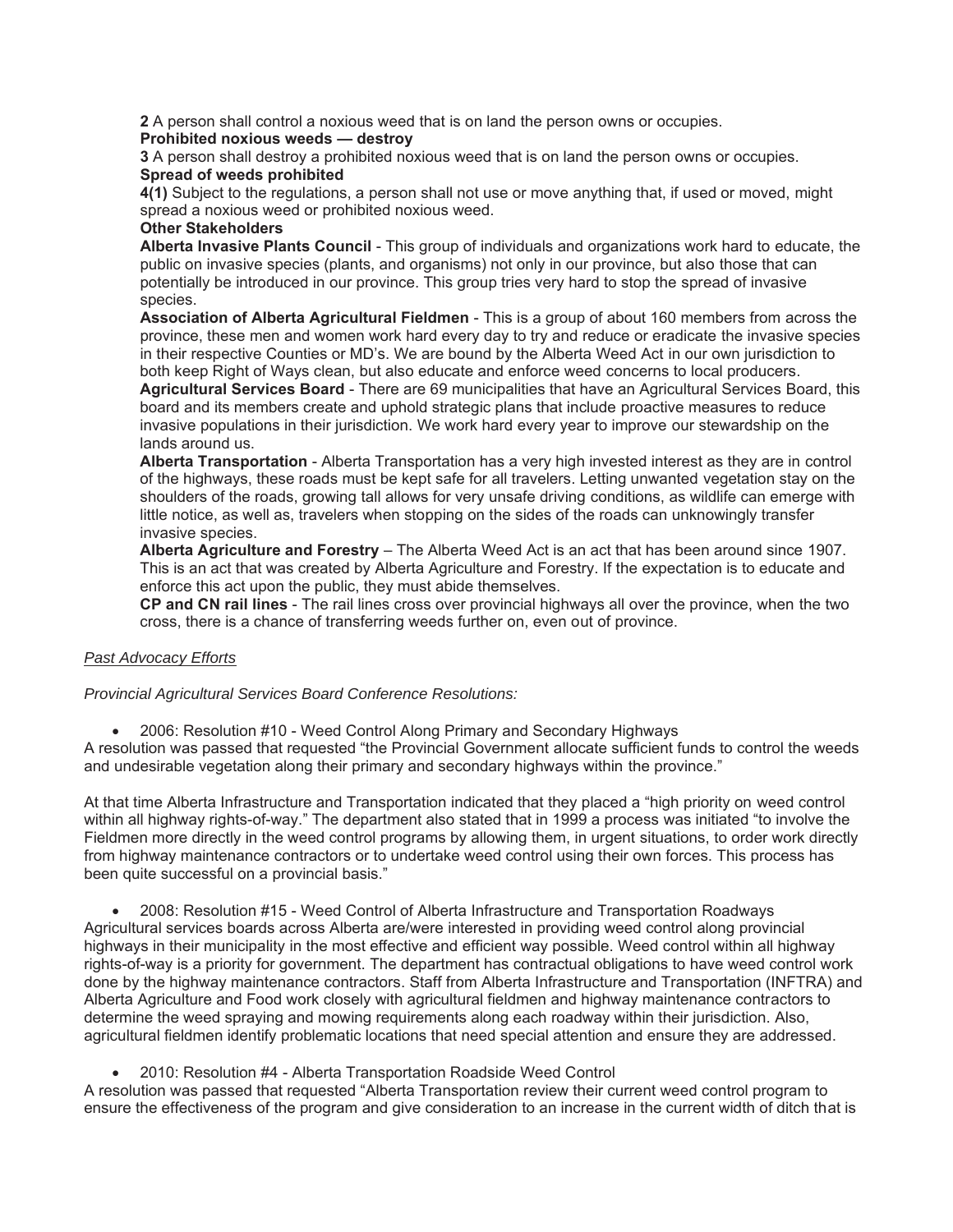sprayed as well as implementing a monitoring and assessment program to ensure that severe populations are dealt with proactively not reactively."

# **RMA Background**

RMA has no active resolutions directly related to this issue.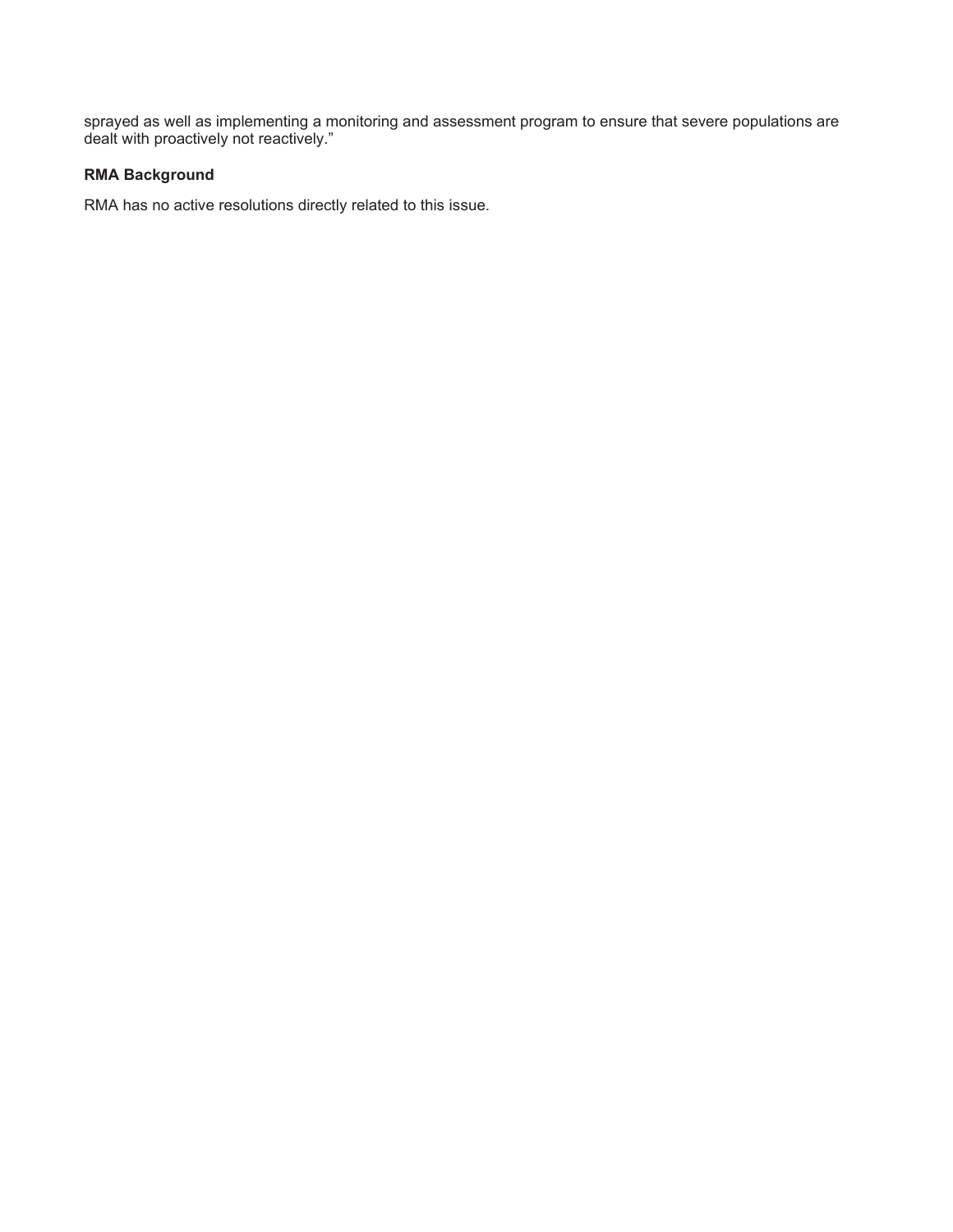# Resolution 4-21F **Provincial Health Restriction Decisions**  Lac la Biche County

*Endorsed by District 5 (Edmonton East)* 

WHEREAS on September 15, 2021, the Government of Alberta implemented new COVID-19 restrictions, including a **Restrictions Exemption Program** (REP) that require municipalities to determine whether to opt into the REP for their facilities for programming and events; and

WHEREAS starting September 20, 2021, in-scope businesses, entities and events must follow one of two options: implement the REP, which requires those entering facilities to provide proof of vaccination or negative test result, plus mandatory masking, or operate at a reduced capacity in compliance with all public health restrictions as outlined in Order 42-2021; and

WHEREAS the responsibility for provincial health measures lies with the Government of Alberta and not with local municipalities or businesses; and

WHEREAS the requirement to choose between the two options is a download from the Government of Alberta to municipalities; and

WHEREAS municipalities are struggling to continue to implement frequently changing restrictions to large community facilities, recreation centres, and other municipal offices; and

WHEREAS the decision by the Government of Alberta to force municipalities and businesses to divide residents based on vaccination history is further dividing communities; and

WHEREAS the complex rules and restrictions resulted in a shift in focus from municipal issues to provincial public health decisions during the campaigning period prior to the 2021 municipal elections;

**THEREFORE, BE IT RESOLVED that the Rural Municipalities of Alberta advocate to the Government of Alberta for provincial health restrictions and decisions to be made at the provincial level and not downloaded onto municipalities.** 

#### **Member Background**

Municipalities in Alberta have been given direction from the Government of Alberta to make decisions relating to the global COVID-19 pandemic. Since March 2020, the Government of Alberta has increased its expectations of municipalities to decipher and enforce new and changing pandemic-related regulations. This delegation of what are typically provincial decisions onto municipalities includes decisions as whether to implement the Restrictions Exemption Program in municipal facilities.

The responsibility for provincial health measures lies with the provincial government and not with the local municipalities or businesses. During the ongoing COVID-19 pandemic, municipal governments have had to make decisions regarding the implementation of the Restrictions Exemption Program but are further struggling to adapt to continually changing restrictions to large community facilities, recreation centres, and other municipal offices.

Local businesses are also struggling to provide services to residents and industries. The division created with the Restrictions Exemption Program has not only divided residents, but also municipalities.

In addition to RMA, Lac la Biche County has submitted this resolution to the AUMA and ASB.

CMOH Order 42-2021 is attached as further background on this issue.

#### **RMA Background**

RMA has no active resolutions directly related to this issue.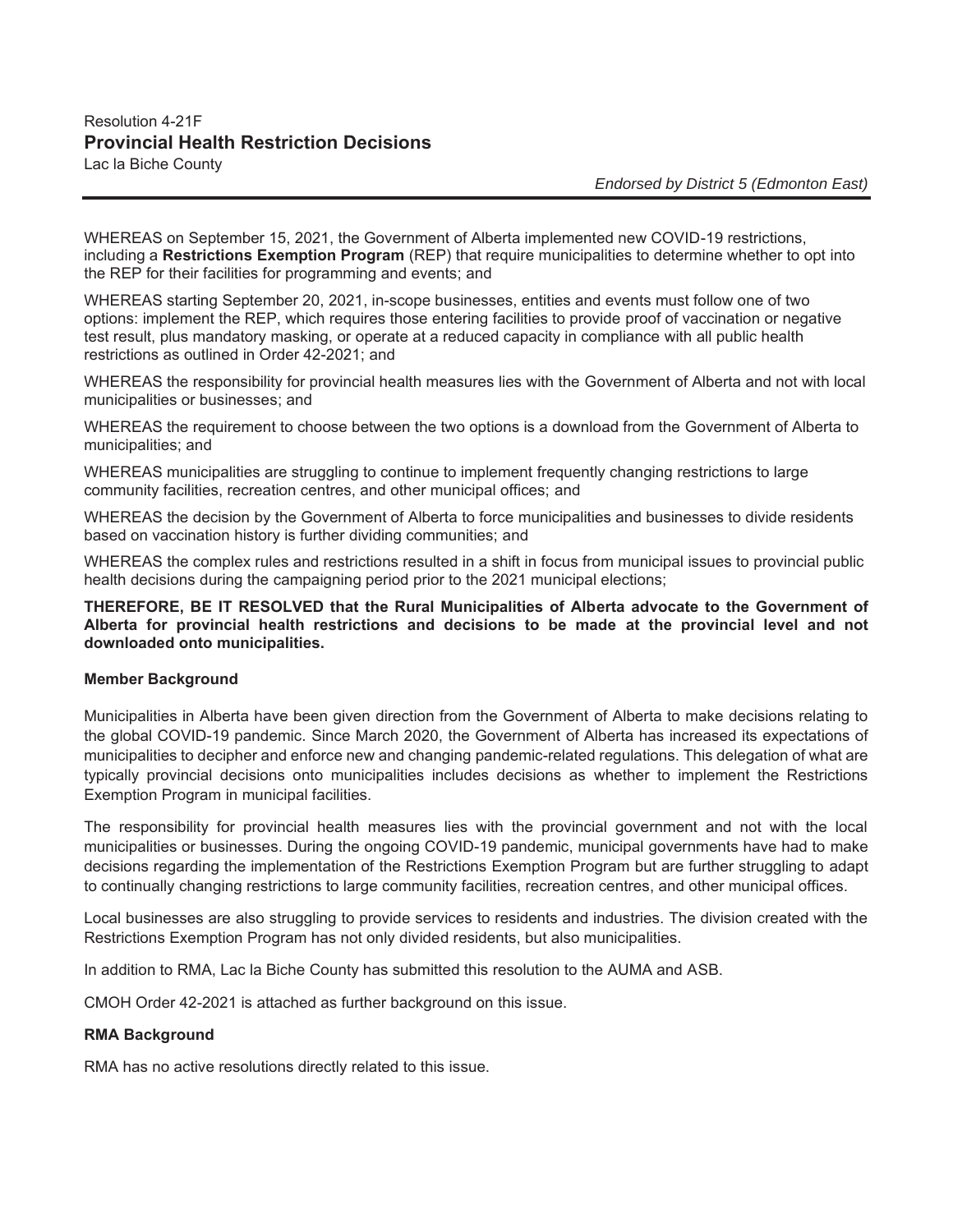Alberta Health

Office of the Chief Medical Officer of **Health** 10025 Jasper Avenue NW PO Box 1360, Stn. Main Edmonton, Alberta T5J 2N3 Canada

# RECORD OF DECISION - CMOH Order 42-2021

## Re: 2021 COVID-19 Response

Whereas I, Dr. Deena Hinshaw, Chief Medical Officer of Health (CMOH) have initiated an investigation into the existence of COVID-19 within the Province of Alberta.

Whereas the investigation has confirmed that COVID-19 is present in Alberta and constitutes a public health emergency as a novel or highly infectious agent that poses a significant risk to public health.

Whereas under section 29(2.1) of the Public Health Act (the Act), I have the authority by order to prohibit a person from attending a location for any period and subject to any conditions that I consider appropriate, where I have determined that the person engaging in that activity could transmit an infectious agent. I also have the authority to take whatever other steps that are, in my opinion, necessary in order to lessen the impact of the public health emergency.

Whereas a state of public health emergency for the province of Alberta was declared on September 15, 2021.

Whereas having determined that additional measures are necessary to protect Albertans from exposure to COVID-19 and to prevent the spread of COVID-19. I hereby make the following order:

#### **Table of Contents**

Part 1 **Application** 

#### Part 2 **Definitions**

#### Part 3 **Masking**

- A. Indoor masking requirements
- **B.** General exceptions to indoor masking
- **C.** Exceptions for health conditions
- **D.** Exception for childcare programs
- E. Exceptions for performance activities
- F. Exceptions for professional physical activities and performance activities
- **G.** Exceptions for farming or ranching operations

#### Part 4 **Physical distancing**

- A. Two metres physical distance required
- **B.** General exceptions to two metre physical distance requirement
- C. Three metres physical distance required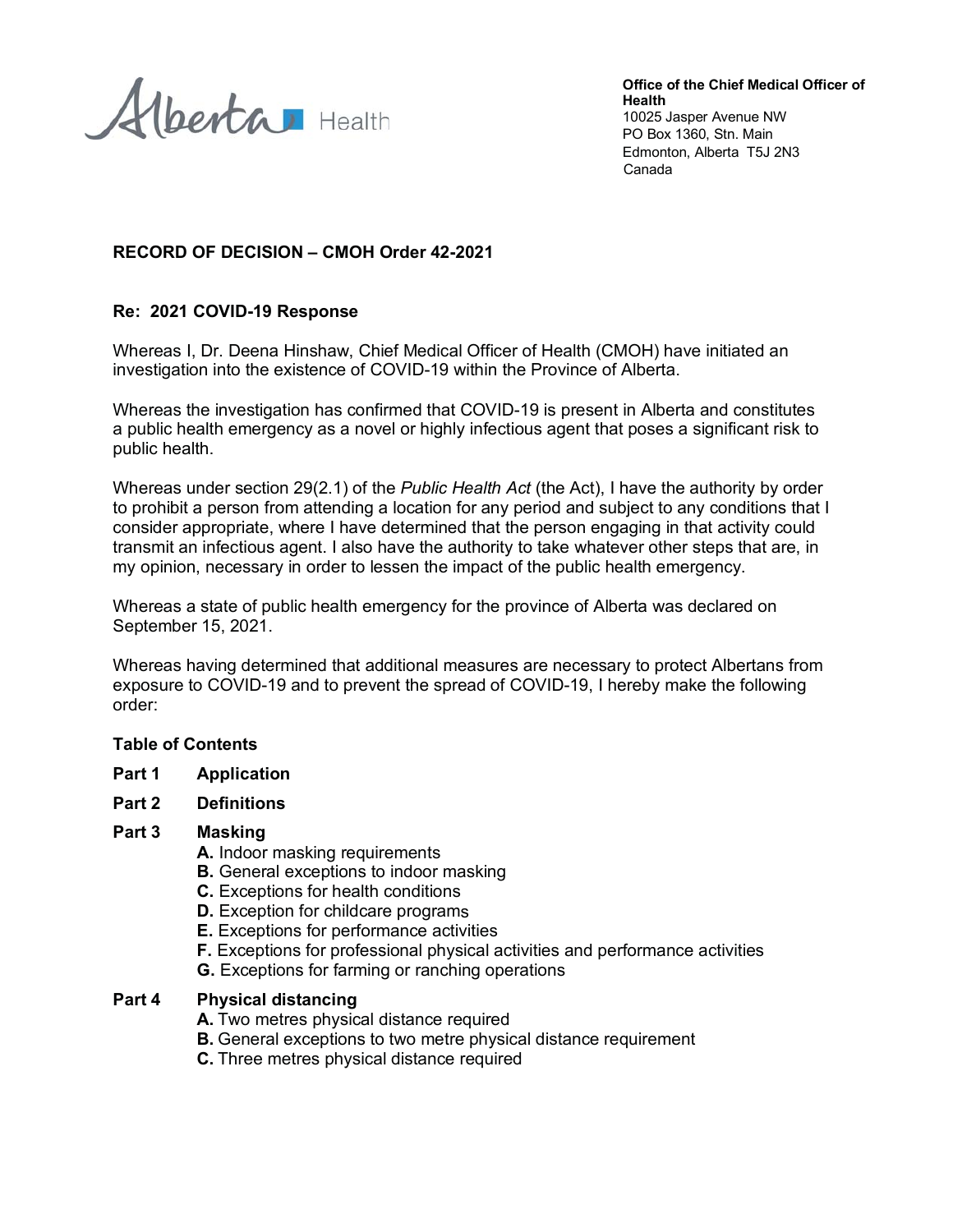**D.** Exceptions to three metre physical distance requirement

- Part 5 Work from one's private residence
- Part 6 **Private residences**
- Part 7 **Private social gatherings** A. Private social gatherings for protests
- Part 8 **Places of worship**
- Part 9 **Businesses and entities**
- Part 10 Restaurants, cafés, bars and pubs
- Part 11 Adult physical activity, performance activity and recreational activity A. Professional physical activities and performance activities
- Part 12 **Youth activity**
- **Part 13 Schools** 
	- A. Physical distancing in schools
	- **B.** Masking requirements in schools
	- C. Exceptions to masking in schools
	- **D.** School buses
	- E. Exception to masking where physical distancing can be maintained

Part 14 **Exemptions under Alberta Government's Restrictions Exemption Program** 

Part 15 General

# **Part 1 - Application**

- $1.1$ This Order applies throughout the province of Alberta.
- $1.2$ This Order comes into force on September 16, 2021 except where otherwise stated in this Order.
- $1.3$ If a section of this Order is inconsistent or in conflict with a provision in Record of Decision - CMOH Order 37-2021 or 38-2021, the section in those Orders prevail to the extent of the inconsistency or conflict.
- $1.4$ This Order rescinds Record of Decision - CMOH Order 40-2021.

# **Part 2 - Definitions**

- $21$ In this Order, the following terms have the following meanings:
	- (a) "adult" means a person who has attained the age of eighteen years.
	- (b) "authorizing health professional" means one of the following regulated members under the Health Professions Act who holds a practice permit: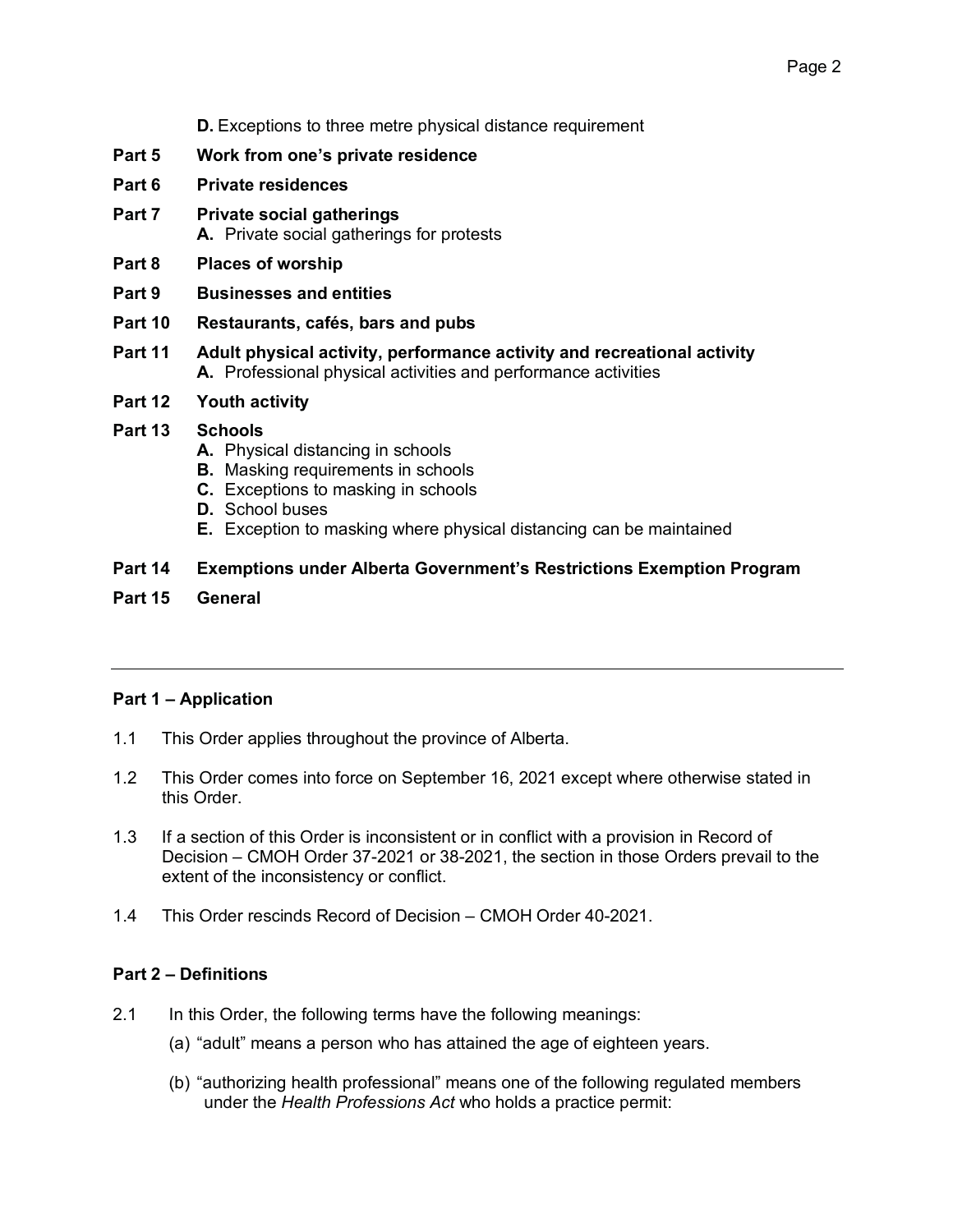- i. nurse practitioners:
- ii. physicians;
- iii. psychologists.
- (c) "child care program" means any of the following:
	- i. a facility-based program providing day care, out of school care or preschool care;
	- ii. a family day home program;
	- iii. a group family child care program;
	- iv. an innovative child care program.
- (d) "Class A, B or C liquor licence" has the same meaning given to it under the Gaming, Liquor and Cannabis Regulation, AR 143/96, under the Gaming, Liquor and Cannabis Act.
- (e) "cohort", as the context of this Order requires, means:
	- i. for a person who resides on their own, one or two other persons with whom the person who resides on their own regularly interacts with during the period of this Order;
	- ii. for a household, the persons who regularly reside at the home of that household;
	- iii. for a household in which all eligible persons who regularly reside at the home are fully vaccinated, the members of that household and the members of a second household whose eligible members are fully vaccinated, up to a maximum of 10 fully vaccinated persons, excluding children eleven and younger who are not vaccinated:
	- iv. for a fully vaccinated person who resides on their own, the person who resides on their own, and up to a maximum of nine fully vaccinated persons of a household, excluding children eleven and younger who are not vaccinated;
	- v. for a person attending an overnight camp, the group of campers and staff members assigned to them who stay together throughout the day, day to day, and overnight:
	- vi. for a school, the group of students and staff who primarily remain together for the purposes of instruction as a COVID-19 safety strategy.
- "commercial vehicle" means a vehicle operated on a highway by or on behalf of a  $(f)$ person for the purpose of providing transportation, but does not include a private passenger vehicle.
- (g) "day care" has the same meaning given to it in the Early Learning and Child Care Regulation.
- (h) "drive-in activities" means outdoor activities that a person can participate in or observe while remaining in a motor vehicle including the following:
	- i. a worship service;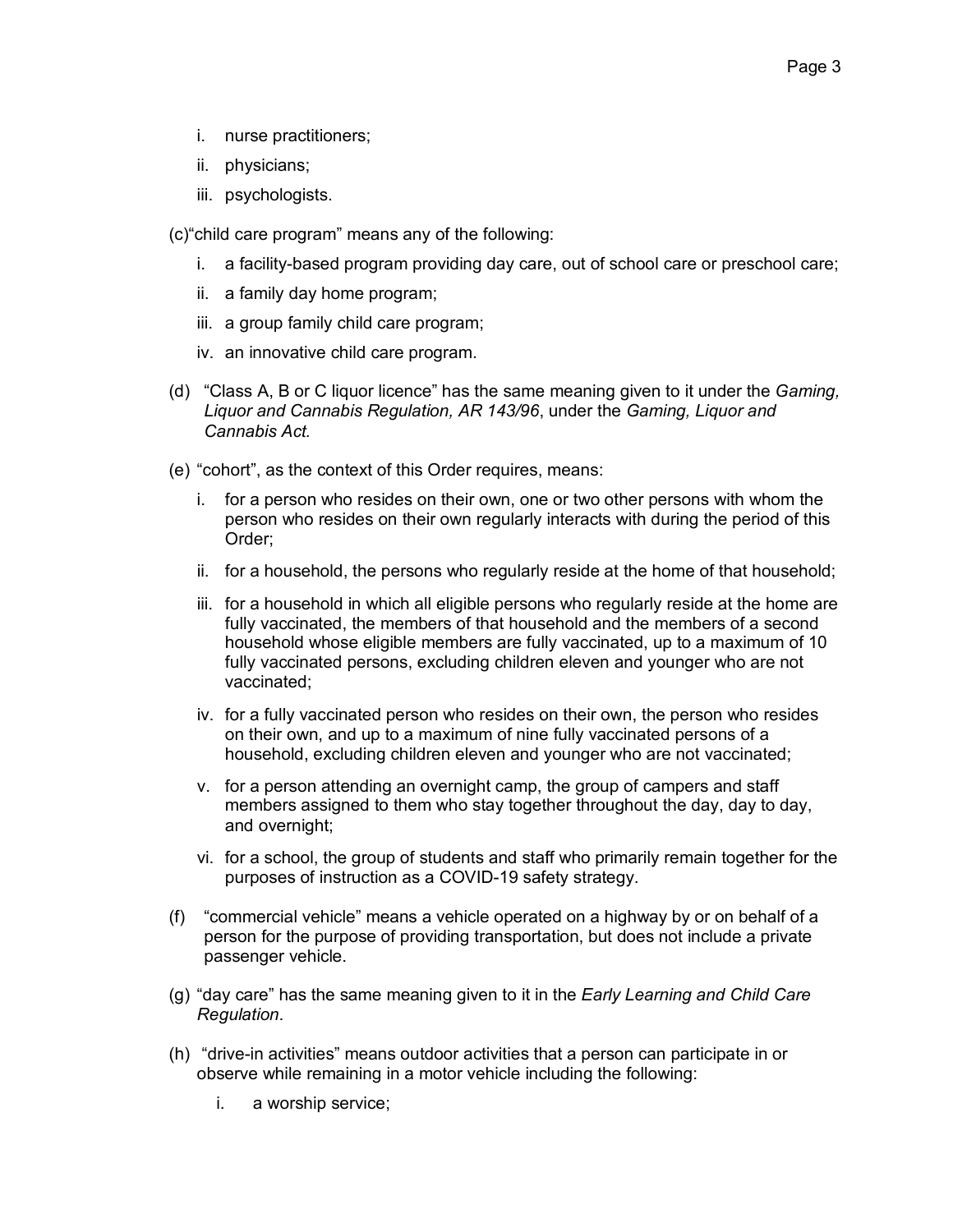- ii. a drive-in movie:
- iii. a graduation ceremony;
- iv. physical activity, performance activity or recreational activity;
- any activity similar in nature to those listed in this definition. V.
- (i) "eligible person" means a person born in 2009, or before 2009, who is living, working or going to school in Alberta who is eligible to receive the COVID-19 vaccine.
- (j) "face mask" means a medical or non-medical mask or other face covering that covers a person's nose, mouth and chin.
- (k) "facility-based program" has the same meaning given to it in the *Early Learning and* Child Care Act.
- (I) "Facility Licence" has the same meaning given to it under the Gaming, Liquor and Cannabis Regulation, AR 143/96, under the Gaming, Liquor and Cannabis Act.
- (m) "family day home program" has the same meaning given to it in the *Early Learning* and Child Care Act
- (n) "farming or ranching operation" means the primary production of eggs, milk, grain, seeds, fruit, vegetables, honey, livestock, diversified livestock animals within the meaning of the Livestock Industry Diversification Act, poultry or bees, an operation that produces cultured fish within the meaning of the Fisheries (Alberta) Act, and any other primary agricultural operation specified in the regulations, but does not include the operation of a greenhouse, mushroom farm, nursery or sod farm.
- (o) "fitness activity" means a physical activity that occurs at a gym, fitness studio, dance studio, rink, pool, arena or recreation centre and includes dance classes, rowing, spin, yoga, boxing, boot camp, Pilates and other activities of a similar nature.
- (p) "food-serving business or entity" means a restaurant, café, bar, pub or similar business or entity.
- (q) "fully vaccinated" means a person who is eligible for vaccination who has:
	- i. received two doses of a World Health Organization approved COVID-19 vaccine in a two dose vaccine series or one dose in a one dose vaccine series: and
	- ii. had fourteen days elapse since the date on which the person received the second dose of the World Health Organization approved COVID-19 vaccine of a two dose series or one dose of the vaccine in a one dose vaccine series.
- (r) "Gaming Licence" has the same meaning given to it under the Gaming, Liquor and Cannabis Regulation, AR 143/96, under the Gaming, Liquor and Cannabis Act.
- (s) "group family child care program" has the same meaning given to it in the former Child Care Licensing Regulation.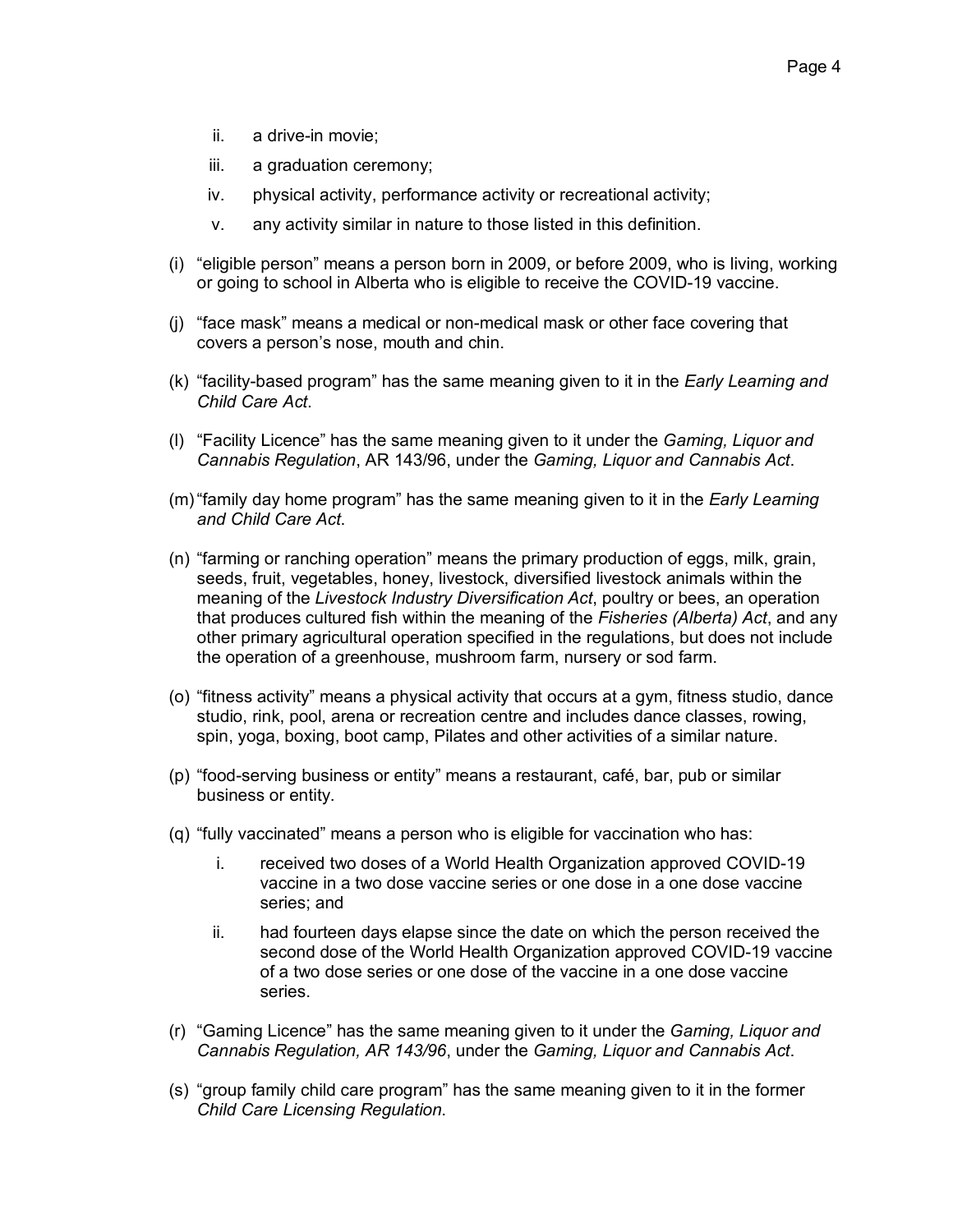- (t) "health condition" means the following mental or physical limitations:
	- i. sensory processing disorders;
	- ii. developmental delays;
	- iii. mental illnesses including: anxiety disorders; psychotic disorders; dissociative identity disorder; and depressive disorders;
	- iv. facial trauma or recent oral maxillofacial surgery;
	- v. contact dermatitis or allergic reactions to face mask components; or
	- vi. clinically significant acute respiratory distress.
- (u) "highway" means any thoroughfare, street, road, trail, avenue, parkway, driveway, viaduct, lane, alley, square, bridge, causeway, trestleway or other place or any part of any of them, whether publicly or privately owned, that the public is ordinarily entitled or permitted to use for the passage or parking of vehicles and includes:
	- i. a sidewalk, including a boulevard adjacent to the sidewalk;
	- ii. if a ditch lies adjacent to and parallel with the roadway, the ditch; and
	- iii. if a highway right of way is contained between fences or between a fence and one side of the roadway, all the land between the fences, or all the land between the fence and the edge of the roadway, as the case may be,

but does not include a place declared by regulation not to be a highway.

- (v) "innovative child care program" has the same meaning given to it in the former Child Care Licensing Regulation.
- (w) "masking directive or guidance" means, as the context of this Order requires, either:
	- i. a directive or guidance document made by a regional health authority, or a contracted service provider of a regional health authority, which sets out directions or guidance respecting the use of face masks in facilities or settings operated by the regional health authority or the contracted service provider; or
	- ii. a directive or guidance document made by Alberta Health and posted on the Government of Alberta website which sets out directions or guidance respecting the use of face masks in the child care program setting.
- (x) "medical exception letter" means written confirmation provided to a person by an authorizing health professional which verifies that the person has a health condition that prevents the person from wearing a face mask while attending an indoor public place and
	- i. clearly sets out the information required by section 3.6 of this Order; and
	- ii. is valid for a period of one year from the date on which it is made.
- (y) "outdoor food and beverage services" means services which an operator of a foodserving business or entity provides in an outdoor area to persons who remain at the food-serving business or entity while consuming food or beverages. For greater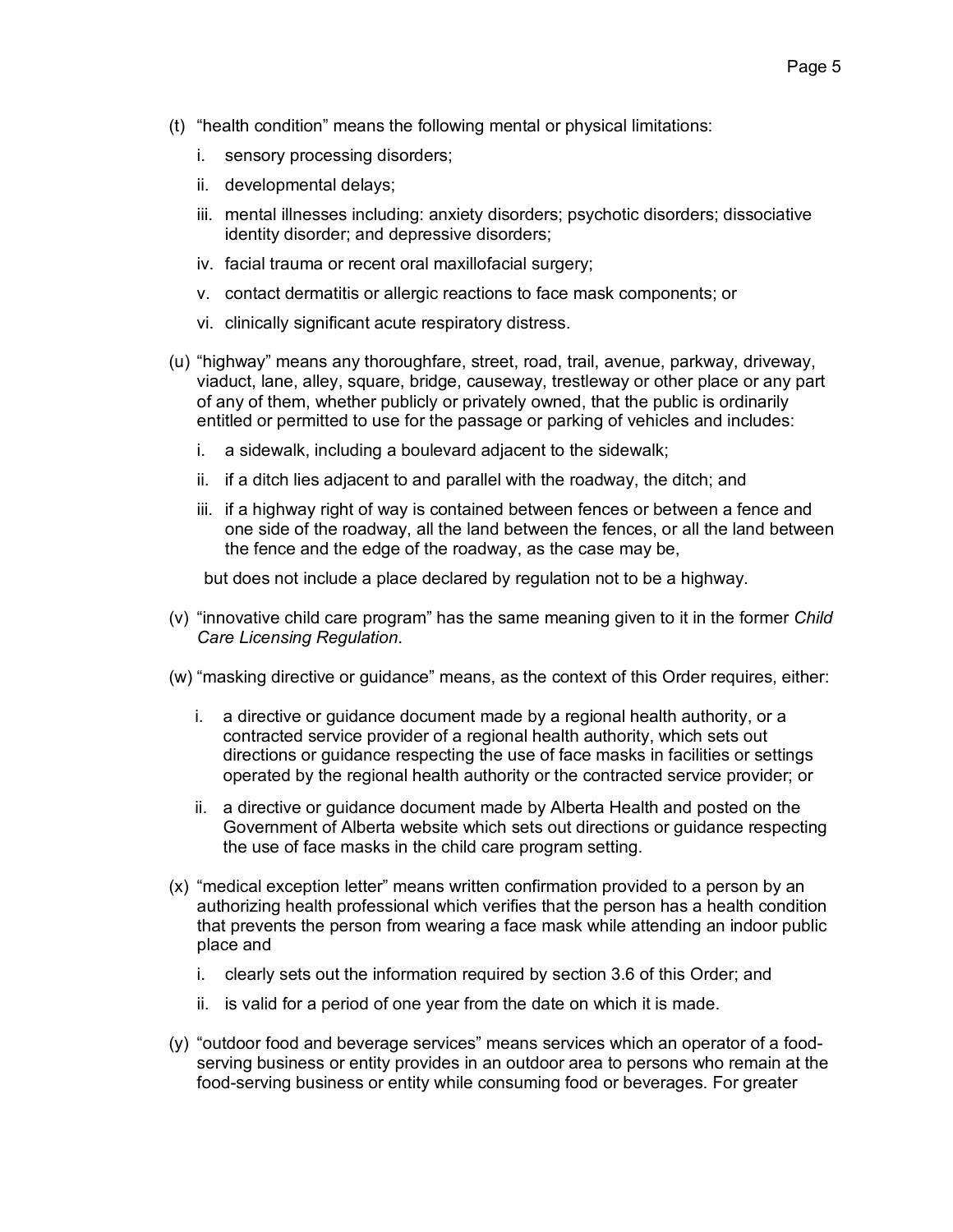certainty, outdoor food and beverage services are provided in an area that meet the following requirements:

- i. patios and dining areas with a roof must not have more than one enclosing wall:
- patios and dining areas without a roof may have one or more enclosing wall; ii.
- iii. for the purposes of this Order umbrellas and pergolas are not considered to be roofs:
- iv. for the purposes of this Order, a fence or a half-wall is not an enclosing wall.
- (z) "out of school care" has the same meaning given to it in the Early Learning and Child Care Regulation.
- "performance activity" means singing, playing a musical instrument, dancing, (aa) acting or other activities of a similar nature and includes, but is not limited to, a rehearsal, concert, theatre, dance, choral, festival, musical and symphony events.
- (bb) "person who resides on their own" means a person living on their own or a person living on their own who has one or more youth living with them and under their care
- (cc) "physical activity" means a fitness activity or sport activity.
- (dd) "preschool care", has the same meaning given to it in the *Early Learning and Child* Care Regulation.
- (ee) "post-secondary institution" means a public or private post-secondary institution operating under the Post-Secondary Learning Act and includes the physical location or place where the post-secondary institution provides a structured learning environment through which a program of study is offered.
- (ff) "private place" means a private place as defined under the Public Health Act.
- (gg) "private social gathering" means any type of private social function or gathering at which a group of persons come together and move freely around to associate, mix or interact with each other for social purposes rather than remaining seated or stationary for the duration of the function or gathering, but does not include a cohort consisting of persons referred to in section 2.1(e) of this Order.
- (hh) "public place" has the same meaning given to it in the Public Health Act, and for greater certainty does not include a rental accommodation used solely for the purposes of a private residence.
- (ii) "recreational activity" means any structured or organized activity or program where the purpose of the activity or program is intended to develop a skill, including but not limited to, Girl Guides, Scouts, choir, arts and crafts, pottery or other substantially similar activities.
- (ii) "school" has the same meaning given to it in the Education Act.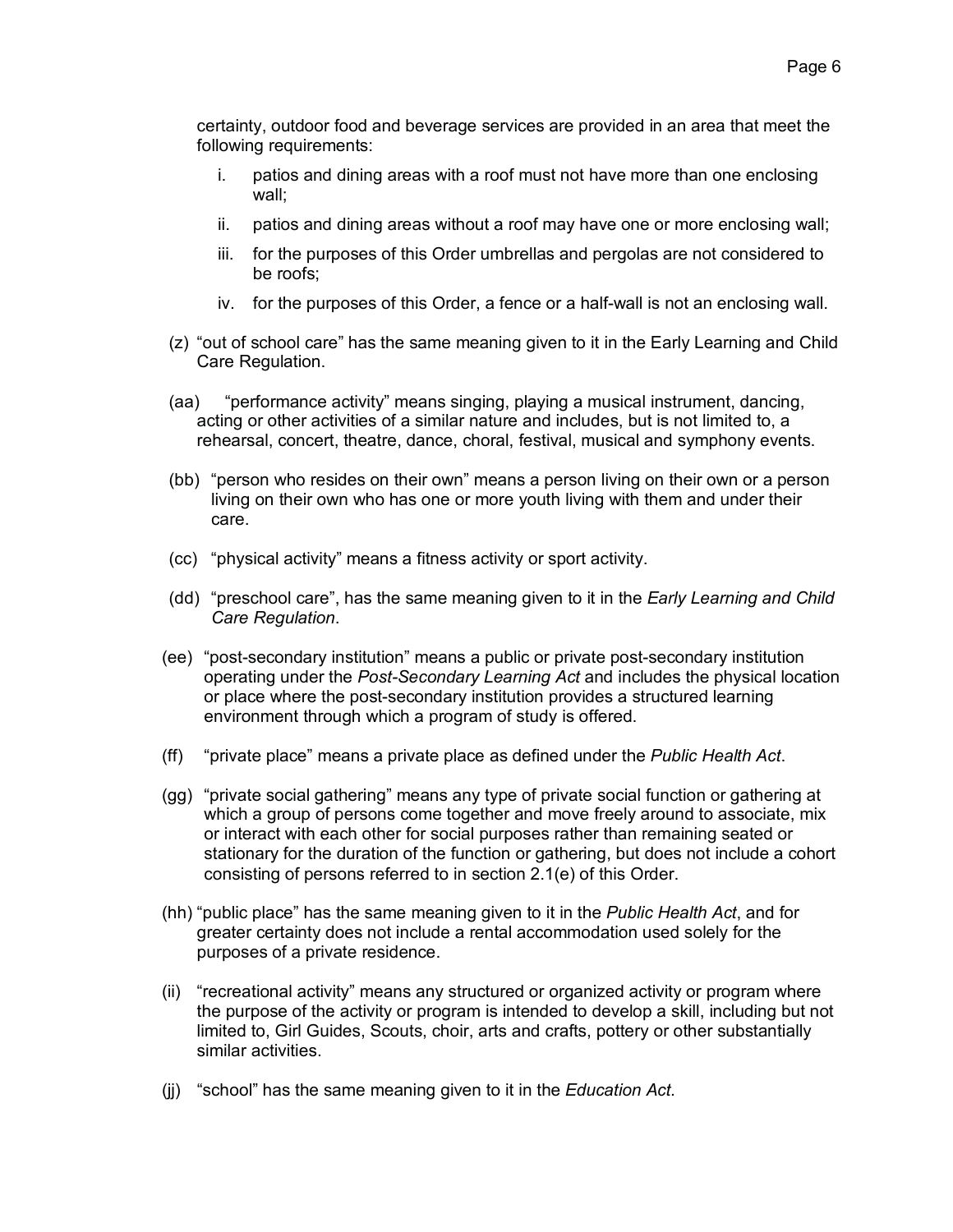- (kk) "school building" has the same meaning given to it in the *Education Act*.
- (II) "Special Event Licence" has the same meaning given to it under Gaming, Liquor and Cannabis Regulation, AR 143/96, under the Gaming, Liquor and Cannabis Act.
- "sport activity" means sports training, practices, events, games, scrimmages,  $(mm)$ competitions, gameplay, league play, and other activities of a similar nature.
- (nn) "staff member" means any individual who is employed by, or provides services under a contract with, an operator of a school.
- (oo) "student" has the same meaning given to it in the Education Act.
- (pp) "visitor" means any individual who attends a school, but who is not a student or staff member.
- (qq) "youth" means a person under eighteen years of age.
- (rr) "youth activity" means any physical activity, performance activity or recreational activity youth are participating in.

# Part 3 - Masking

#### A. Indoor masking requirements

- $3.1$ Except as set out in this Order, a person must wear a face mask at all times while attending an indoor public place.
- $3.2$ For greater certainty, indoor public places include, but are not limited to:
	- (a) a school building;
	- (b) commercial vehicles transporting the driver and one or more other persons who are not members of that persons household, or if the person is a person living alone, then the person's close contact;
	- (c) the common areas of a day camp or overnight camp; and
	- (d) all indoor spaces under the control of a business or entity, including all areas where the public or employees of the business or entity may attend.
- $3.3$ For greater certainty, except as otherwise set out in this Order:
	- (a) face masks must be worn at a wedding ceremony or funeral service that is held in an indoor public place; and
	- (b) a person must comply with all masking directives or guidance while attending at:
		- i. a facility operated by a regional health authority under the Regional Health Authorities Act or a facility operated by a contracted service provider of a regional health authority; or
		- ii. a childcare program.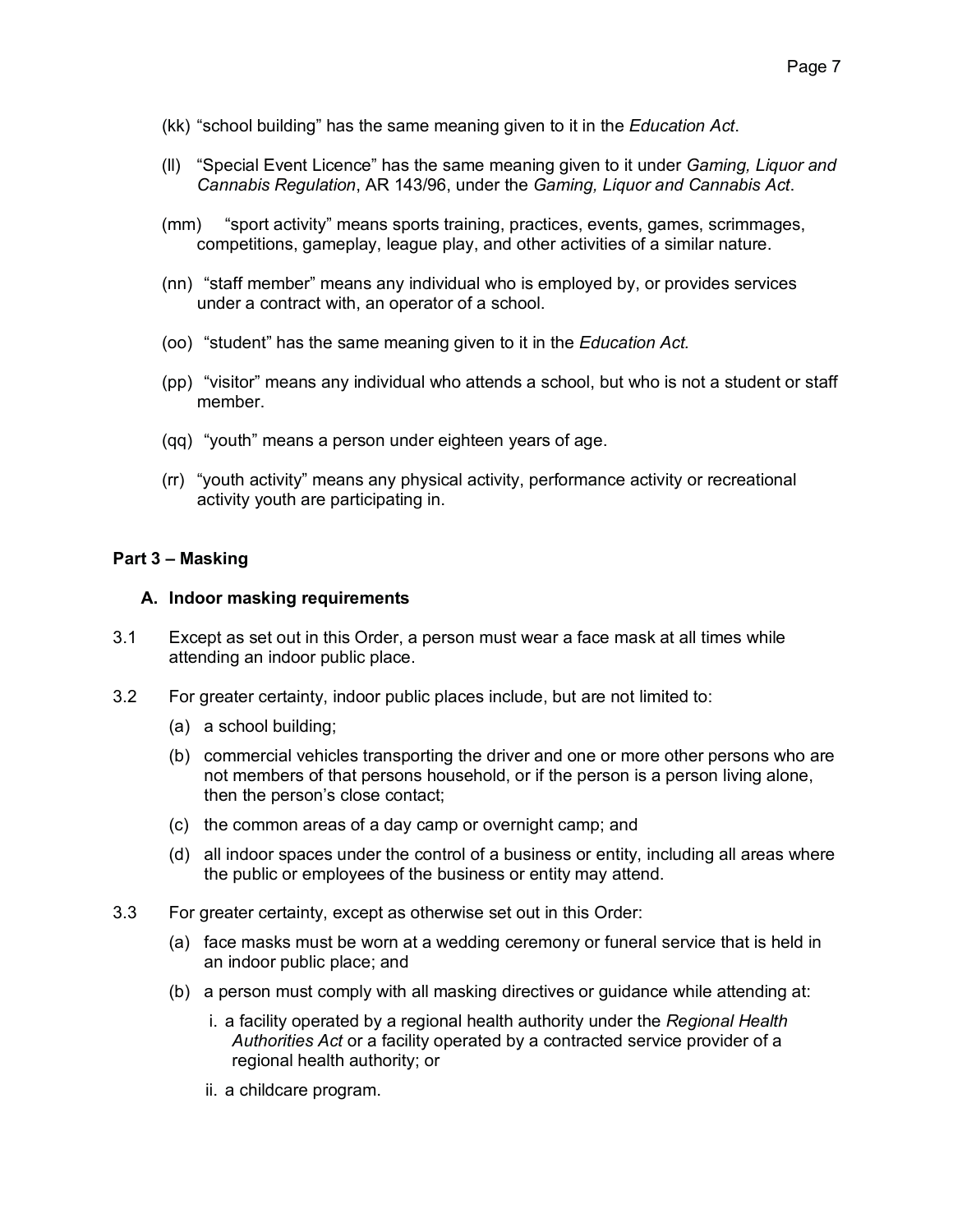# B. General exceptions to indoor masking

- $3.4$ Despite this Part of this Order, a person is not required to wear a face mask at all times while attending an indoor public place if the person is:
	- (a) a youth under two years of age;
	- (b) a youth participating in an indoor performance activity in circumstances where it is not possible for the youth to wear a face mask while participating in the indoor performance activity;
	- (c) a youth participating in an indoor physical activity;
	- (d) an adult participating in an indoor physical activity or performance activity;
	- (e) unable to place, use or remove a face mask without assistance;
	- (f) seated at a table while consuming food or drink or, if standing at a standing table while consuming food or drink, as long as the person remains at the standing table at all times while consuming the food or drink;
	- (g) providing or receiving care or assistance where a face mask would hinder that caregiving or assistance:
	- (h) alone at a workstation and separated by at least two metres distance from all other persons:
	- (i) the subject of a workplace hazard assessment in which it is determined that the person's safety will be at risk if the person wears a face mask while working;
	- (i) separated from every other person by a physical barrier that prevents droplet transmission;
	- (k) a person who needs to temporarily remove their face mask while in the public place for the purposes of:
		- i. receiving a service that requires the temporary removal of their face mask;
		- ii. an emergency or medical purpose, or
		- iii. establishing their identity.

# **C.** Exceptions for health conditions

- $3.5$ Despite this Part of this Order, a person who is unable to wear a face mask due to a health condition as determined by an authorizing health professional is excepted from wearing a face mask while attending an indoor public place.
- $3.6$ For the purposes of section 3.5, the health condition must be verified by a medical exception letter that includes the following:
	- (a) the name of the person to whom the exception applies;
	- (b) the name, phone number, email address, professional registration number, and signature of the authorizing health professional; and
	- (c) the date on which the written confirmation was provided.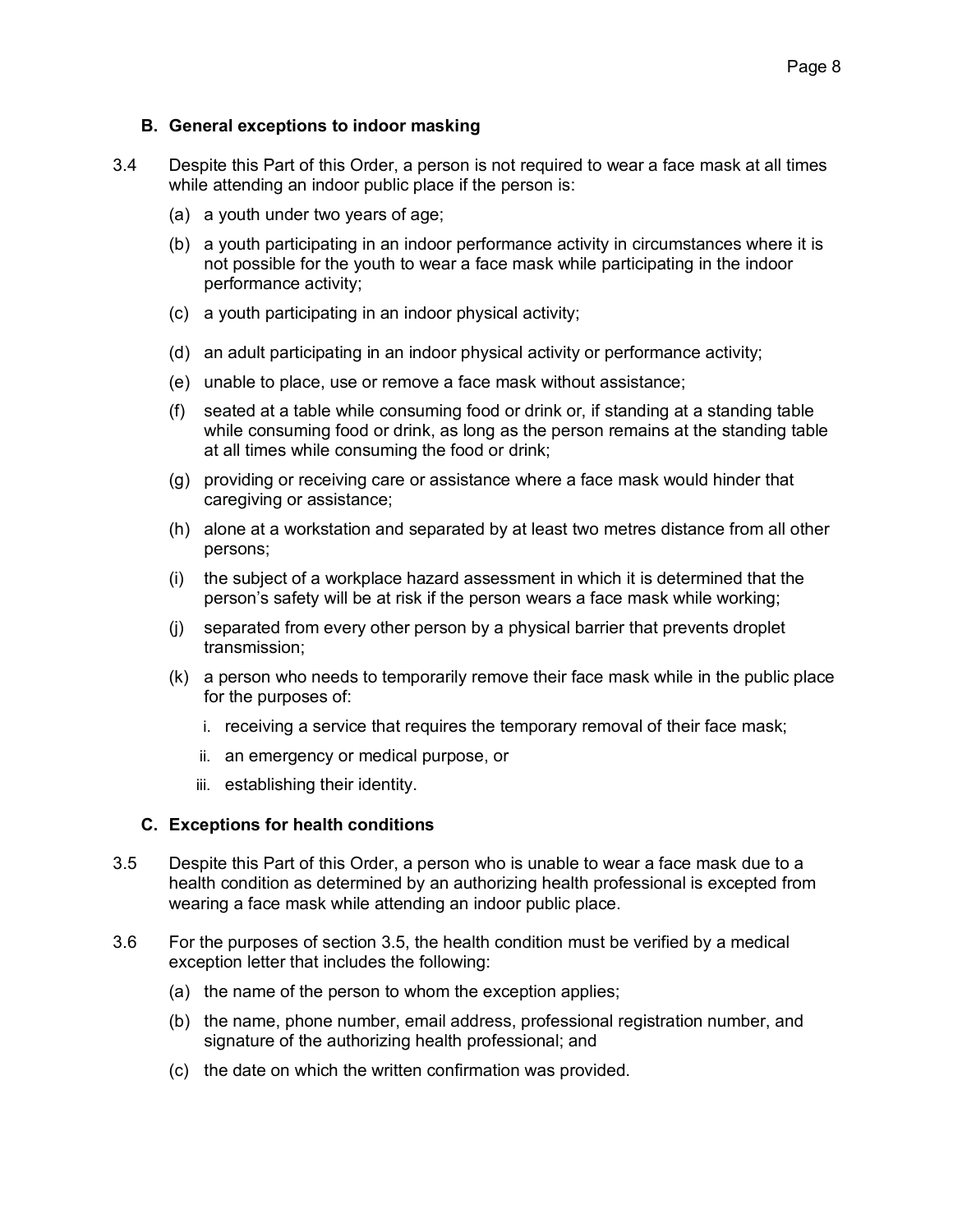$3.7$ For greater certainty, although the medical exception letter must verify that a health condition applies, the medical exception letter must not include specific information about the health condition.

# D. Exception for child care programs

 $3.8$ Despite this Part of this Order, a youth attending at a child care program is not required to wear a face mask except in accordance with any masking directive or guidance issued by the child care program operator.

# E. Exceptions for performance activities

 $3.9$ Despite this Part of this Order, a person participating in a performance activity during a worship service is not required to wear a mask.

## F. Exceptions for professional physical activities and performance activities

- $3.10$ Despite this Part of this Order, a member of, or for, a professional or semi-professional sports team or as a professional or semi-professional athlete, is not required to wear a mask while participating in a physical activity related to their professional or semiprofessional sports team or athletics.
- $3.11$ Despite this Part of this Order, a member of, or for, a professional or semi-professional performance organization, is not required to wear a mask while participating in a performance activity related to their professional or semi-professional performance.

#### G. Exceptions for farming or ranching operations

 $3.12$ Despite this Part of this Order, a person does not need to wear a face mask while working at a farming or ranching operation, unless the person is interacting with a member of the public.

# Part 4 - Physical distancing

#### А. Two metres physical distance required

- $4.1$ For all indoor and outdoor activities, a person must maintain a physical distance of two metres from any other person who is not part of the person's cohort as referred to in sections 2.1(e)(i) or 2.1(e)(ii) of this Order.
- 42 For greater certainty, a person must maintain a physical distance of two metres from any other person who is not a member of the person's cohort as referred to in sections  $2.1(e)(i)$  or  $2.1(e)(ii)$  of this Order, when the person:
	- (a) is attending as a spectator at an indoor location of a business or entity for the purposes of observing indoor physical activity, performance activity or recreational activity;
	- (b) is attending as a spectator at a school building for the purposes of observing indoor youth activity;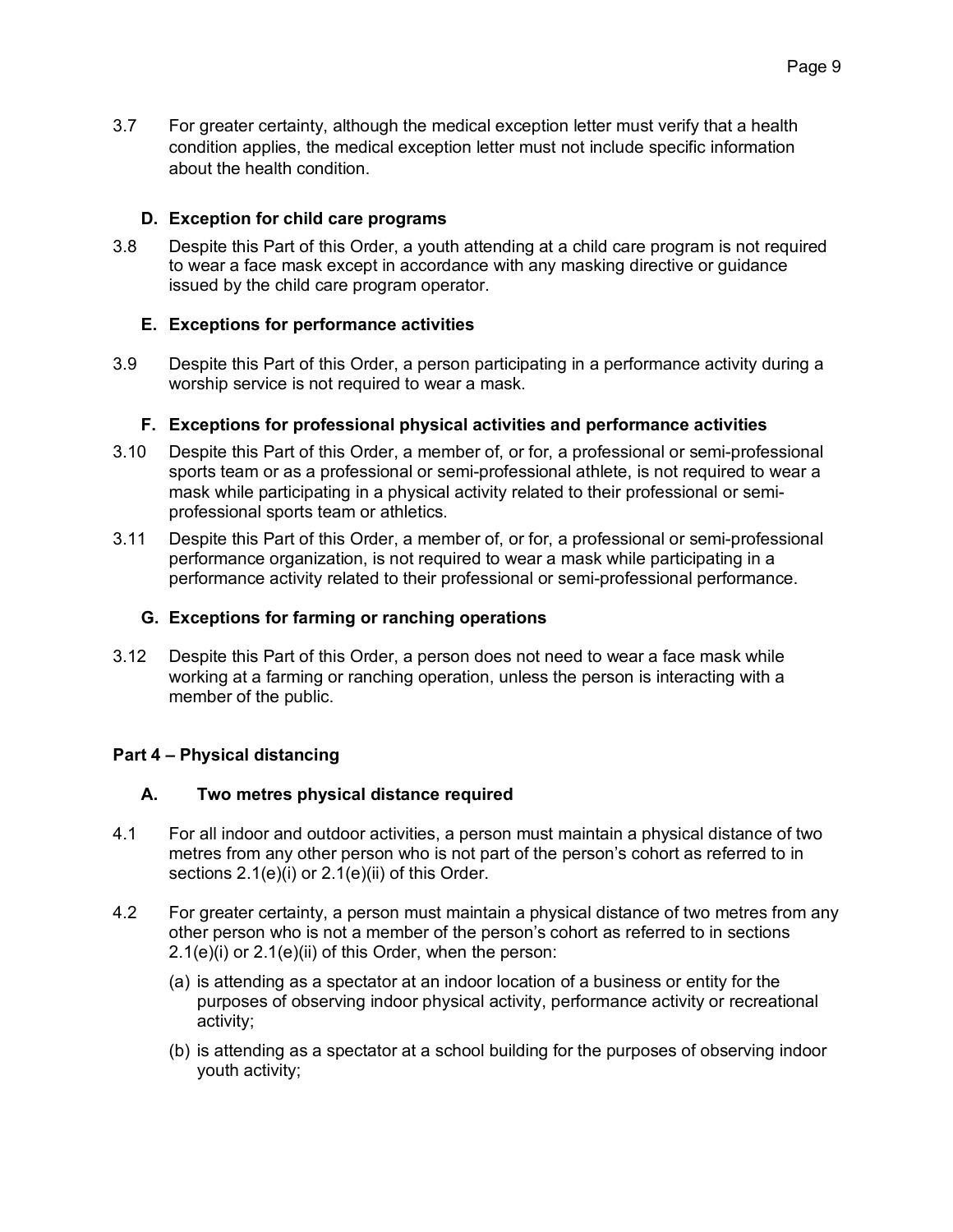- (c) is participating in an outdoor private social gathering including a wedding ceremony or reception and a funeral service or reception where the only indoor spaces are washroom facilities:
- (d) is a youth or staff member attending at a day camp;
- (e) is attending a place of worship.
- $4.3$ For greater certainty, staff and students at post-secondary institution must maintain a physical distance of two metres from any other person who is not a member of their cohort as referred to in sections  $2.1(e)(i)$  or  $2.1(e)(ii)$  of this Order.
- $4.4$ Despite section 4.1 of this Order, an adult or youth can participate in outdoor group physical activity, performance activity or recreational activity.

## B. General exceptions to two metre physical distance requirement

- 4.5 Despite this Part, a person is not required to maintain a physical distance of two metres from any other person when the person is receiving a service from a business or entity that the person cannot receive while maintaining a physical distance of two metres.
- 4.6 Despite this Part, a coach, instructor or trainer is not required to maintain two metres physical distance from the person being coached, guided or instructed for physical activity, performance activity, or recreational activity if doing so inhibits the guidance or instruction being provided.
- 4.7 Despite this Part, a youth is not required to maintain two metres physical distance while participating in a physical activity or performance activity.
- 4.8 Despite this Part, an adult is not required to maintain two metres physical distance while participating in an outdoor physical activity or performance activity.

#### C. Three metres physical distance required

- 4.9 An adult must maintain a physical distance of three metres from any other person who is not a member of their cohort, referred to in sections 2.1(e)(i) or 2.1(e)(ii) of this Order, when the person is participating in indoor solo or 1:1 physical activity.
- 4.10 An operator of a business or entity providing a place for indoor solo or 1:1 physical activity must ensure that an adult who is participating in indoor solo or 1:1 physical activity maintains three metres distance from any other person who is not a member of their cohort, referred to in sections  $2.1(e)(i)$  or  $2.1(e)(ii)$  of this Order.

#### D. Exceptions to three metre physical distance requirement

4.11 Despite this Part, a coach, instructor or trainer is not required to maintain three metres physical distance from the person being coached, guided or instructed for physical activity, performance activity, or recreational activity if doing so inhibits the guidance or instruction being provided.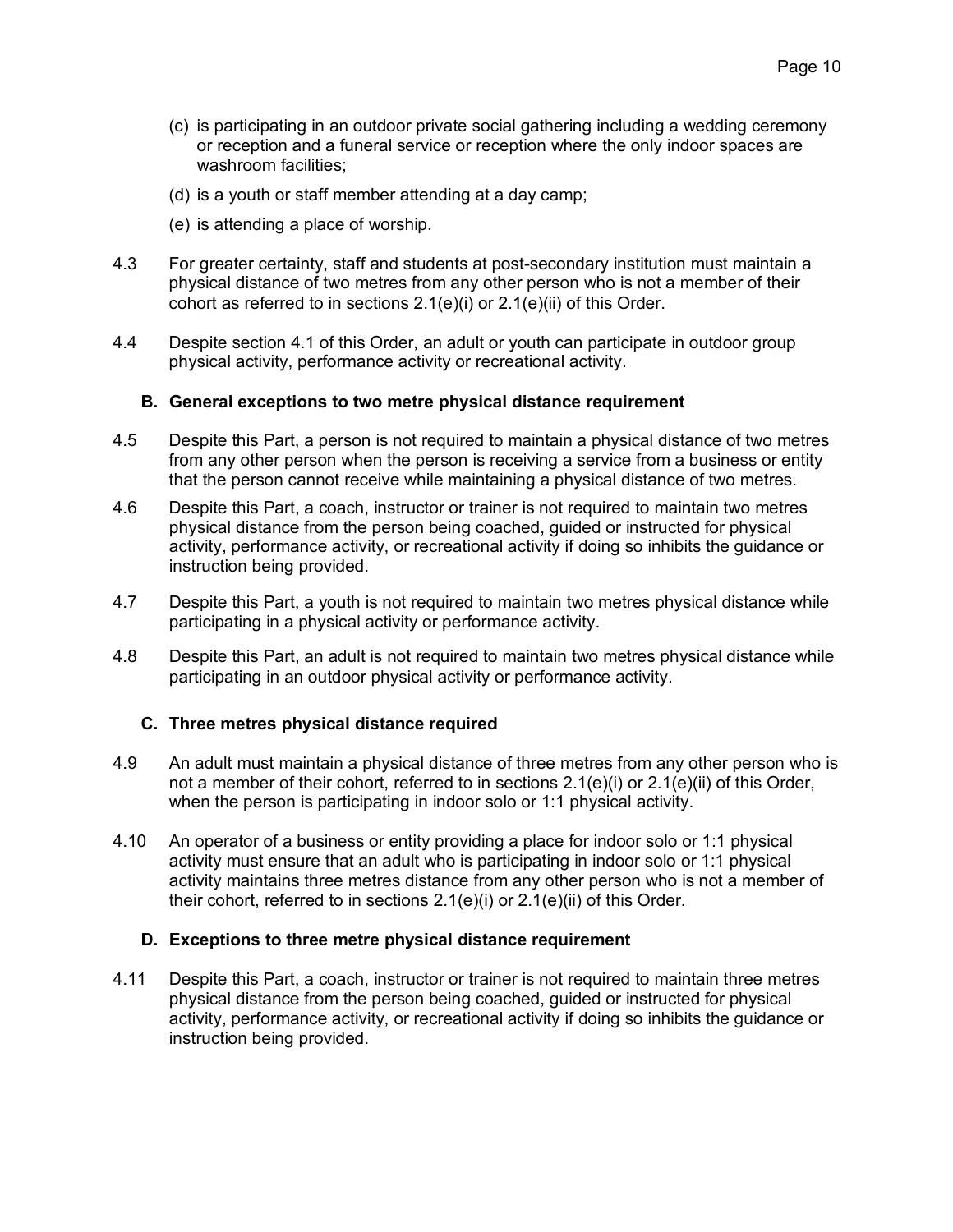### Part 5 – Work from one's private residence

 $5.1$ An employer must require a worker to work from the worker's own private residence unless the employer determines that the worker's physical presence is required at the workplace to effectively operate the workplace.

# Part 6 - Private Residences

- Subject to sections 6.3, 6.4 and 6.5 of this Order, a person who resides in a private  $6.1$ residence must not permit a person who does not normally reside in that residence to enter or remain in the residence
- $6.2$ Section 6.1 of this Order does not prevent a person from entering the private residence of another person for any of the following purposes:
	- (a) to provide health care, personal care or housekeeping services;
	- (b) for a visit between a child and a parent or guardian who does not normally reside with that child:
	- (c) to receive or provide child care;
	- (d) to provide tutoring or other educational instruction related to a program of study;
	- (e) to perform construction, renovations, repairs or maintenance;
	- (f) to deliver items;
	- (g) to provide real estate or moving services;
	- (h) to provide social or protective services;
	- (i) to respond to an emergency;
	- (i) to provide counselling services;
	- (k) for a visit between a person who is at the end of their life (last four to six weeks, as determined by that person's primary health care provider) and a family member, friend, faith leader or other person as long as no more than three visitors enter the private residence of the dying person at one time;
	- (I) to provide or receive personal or wellness services;
	- (m) to provide physical activity or performance instruction; or
	- (n) to undertake a municipal property assessment.
- 6.3 A person who resides on their own may have their cohort described in section  $2.1(e)(i)$  of this Order attend at their own private residence and may attend at the private residence of the one or two other persons described in section  $2.1(e)(i)$  provided the following conditions are met:
	- (a) each person whose residence the person is attending at lives alone at their private residence: or
	- (b) each of the two people at the residence the person is attending at live together.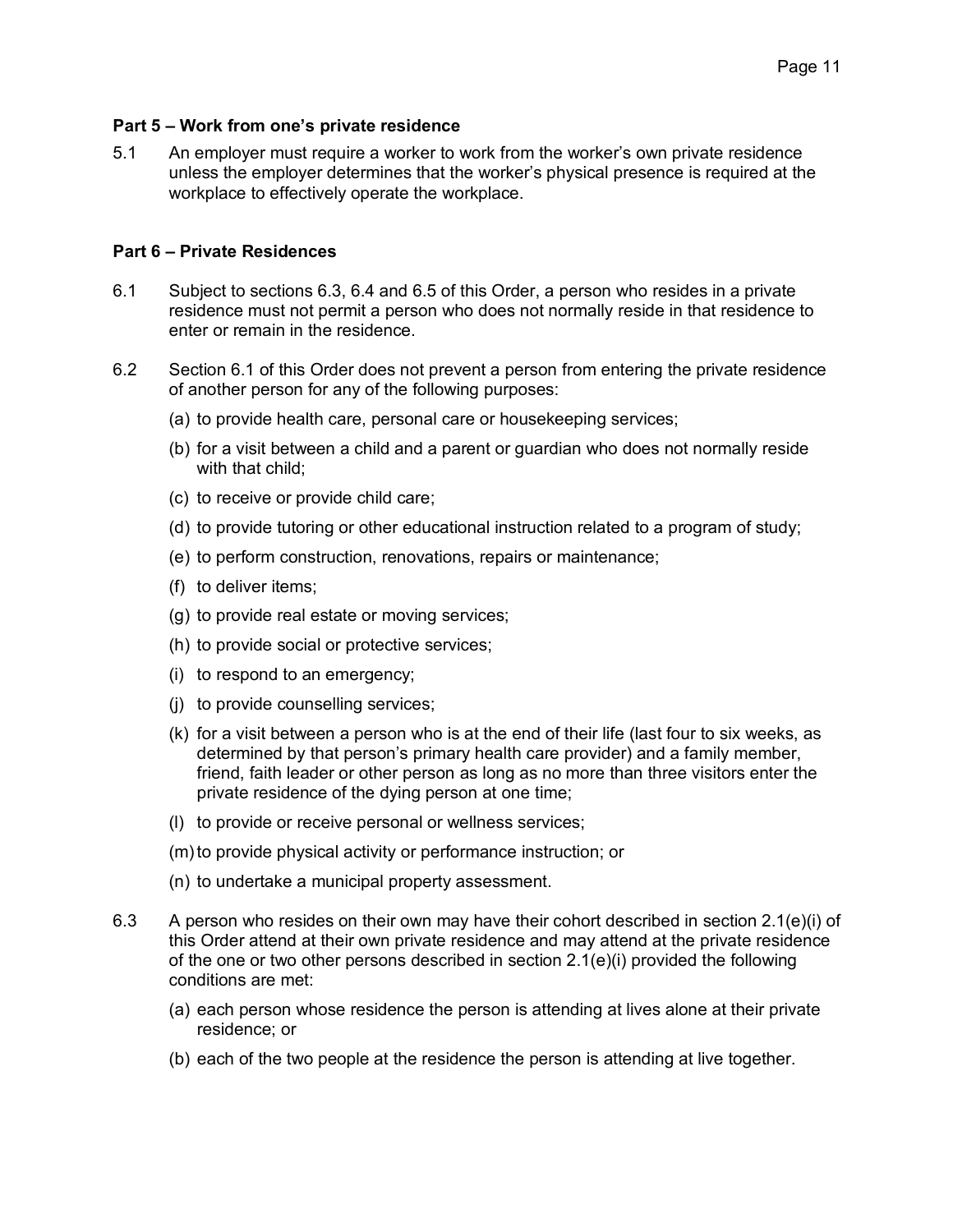- 6.4 A cohort for a household as defined at section 2.1(e)(iii) of this Order, can choose one other household to visit with at each other's private residences provided that the following conditions are met:
	- (a) the two households, when meeting together, are limited to a maximum of ten eligible persons; and
	- (b) all eligible persons who are part of the household must be vaccinated.
- 6.5 A cohort for a fully vaccinated person who resides on their own, as defined at section 2.1(e)(iv) of this Order, can choose one other household to visit with at each other's private residences provided that the following conditions are met:
	- (a) the two households, when meeting together, are limited to a maximum of ten eligible persons; and
	- (b) all eligible persons who are part of the household must be vaccinated.

# Part 7 - Private social gatherings

- $71$ Sections 7.4, 7.5 and 7.6 of this Part of this Order come into effect on September 20,  $2021$
- $7.2$ All persons are prohibited from attending a private social gathering at an outdoor private or public place except in accordance with this Part of the Order.
- $7.3$ All persons are prohibited from attending a private social gathering at an indoor public place.
- $7.4$ For greater certainty, an indoor wedding reception or a funeral reception is a prohibited private social gathering.
- $7.5$ Despite Part 6 and section 7.3 of this Order, a private social gathering of fifty persons or fifty percent of the total operational occupant load, whichever is less, as determined in accordance with the Alberta Fire Code and the fire authority having jurisdiction may occur at an indoor public or private place for the purposes of a wedding ceremony or a funeral service.
- 7.6 A private social gathering of two hundred persons or less may occur at an outdoor public or private place including for the purposes of a wedding ceremony or reception or a funeral service or reception.

# A. Private social gatherings for protests

- $7.7$ Despite this Part of this Order, a person may attend at an outdoor public place to exercise their right to peacefully demonstrate for a protest or political purpose without limit to the number of persons in attendance if the person:
	- (a) remains outdoors except where necessary to use the washroom;
	- (b) wears a face mask at all times;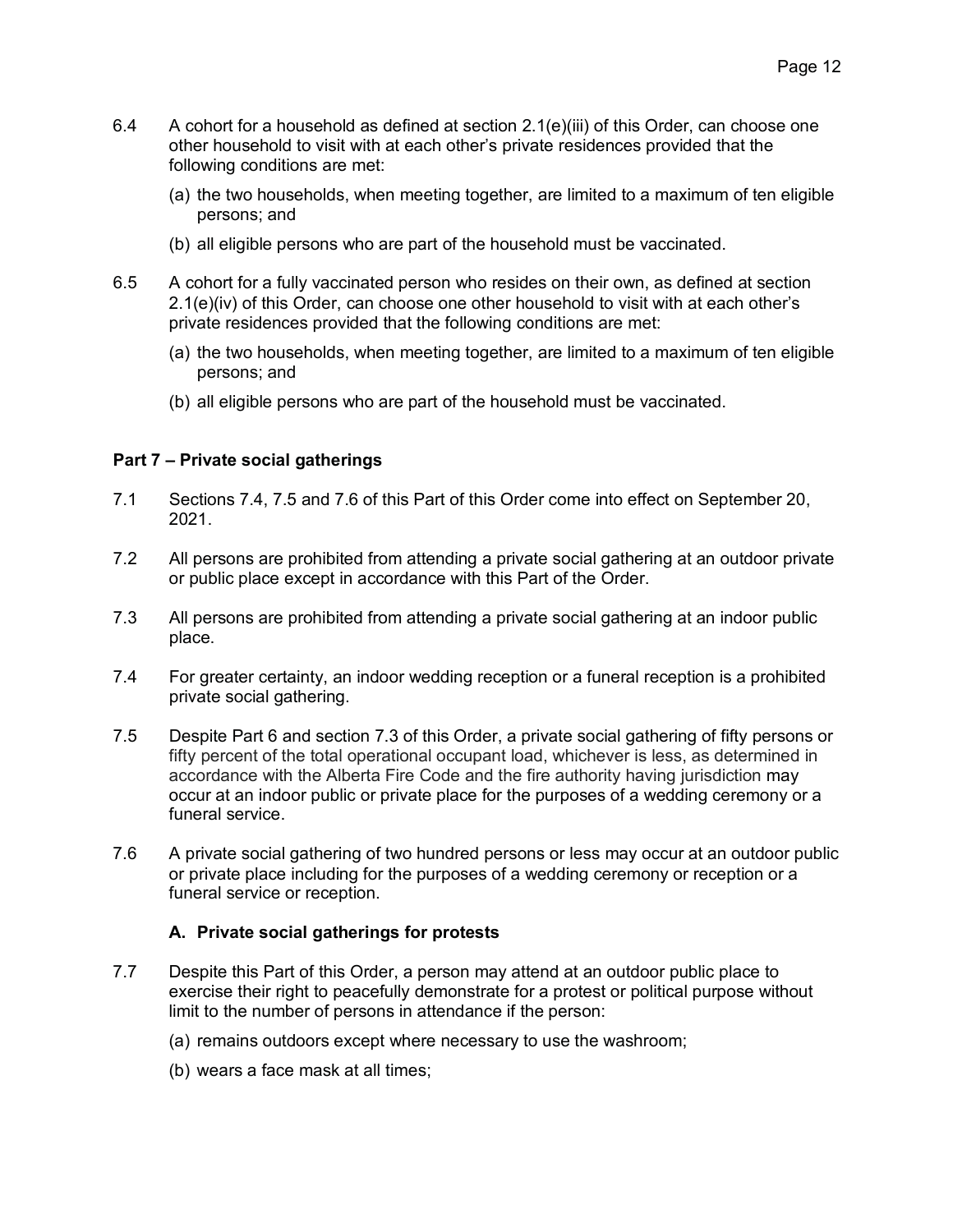- (c) maintains a minimum physical distance of two metres from any other person in attendance, including any other person who is a member of the person's household, unless:
	- i. either the person or the other person is, or both persons are, eleven years of age or younger; and
	- ii. both persons are members of the same household;

in which case this subsection does not apply;

- (d) does not offer food or beverages to any other person in attendance, regardless of whether the food or beverage is provided for sale or not; and
- (e) immediately disperses in a coordinated fashion at the conclusion of the gathering. while at all times adhering to the requirements in this section.
- $7.8$ For greater certainty, a protest or political purpose as described in section 7.7 means for the purpose of expressing a position on a matter of public interest.

#### Part 8 - Places of worship

- $8.1$ A faith leader may conduct a worship service at a place of worship if the number of persons who attend the worship service at the place of worship is limited to thirty-three percent of the total operational occupant load as determined in accordance with the Alberta Fire Code and the fire authority having jurisdiction.
- 82 A person attending a worship service at a place of worship must remain in a cohort consisting of persons referred to in sections  $2.1(e)(i)$  or  $2.1(e)(ii)$  of this Order.

#### Part 9 - Businesses and entities

- $9.1$ Sections 9.2 and 9.3 of this Part of this Order comes into force on September 20, 2021.
- 9.2 An operator of a business or entity must limit the number of members of the public that may attend the location where the business or entity is operating to the greater of:
	- (a) thirty-three percent of the total operational occupant load as determined in accordance with the Alberta Fire Code and the fire authority having jurisdiction; or
	- (b) five persons.
- 9.3 A person may only attend at a business or entity with a cohort consisting of the persons referred to in sections 2.1(e)(i) or 2.1(e)(ii) of this Order.
- 9.4 Despite this Part of this Order, a business or entity operating exclusively outdoors, excepting washrooms, is not subject to any capacity limits.
- 9.5 Despite this Part of this Order an unlimited number of persons may attend a drive-in activity if the persons who attend the drive-in activity: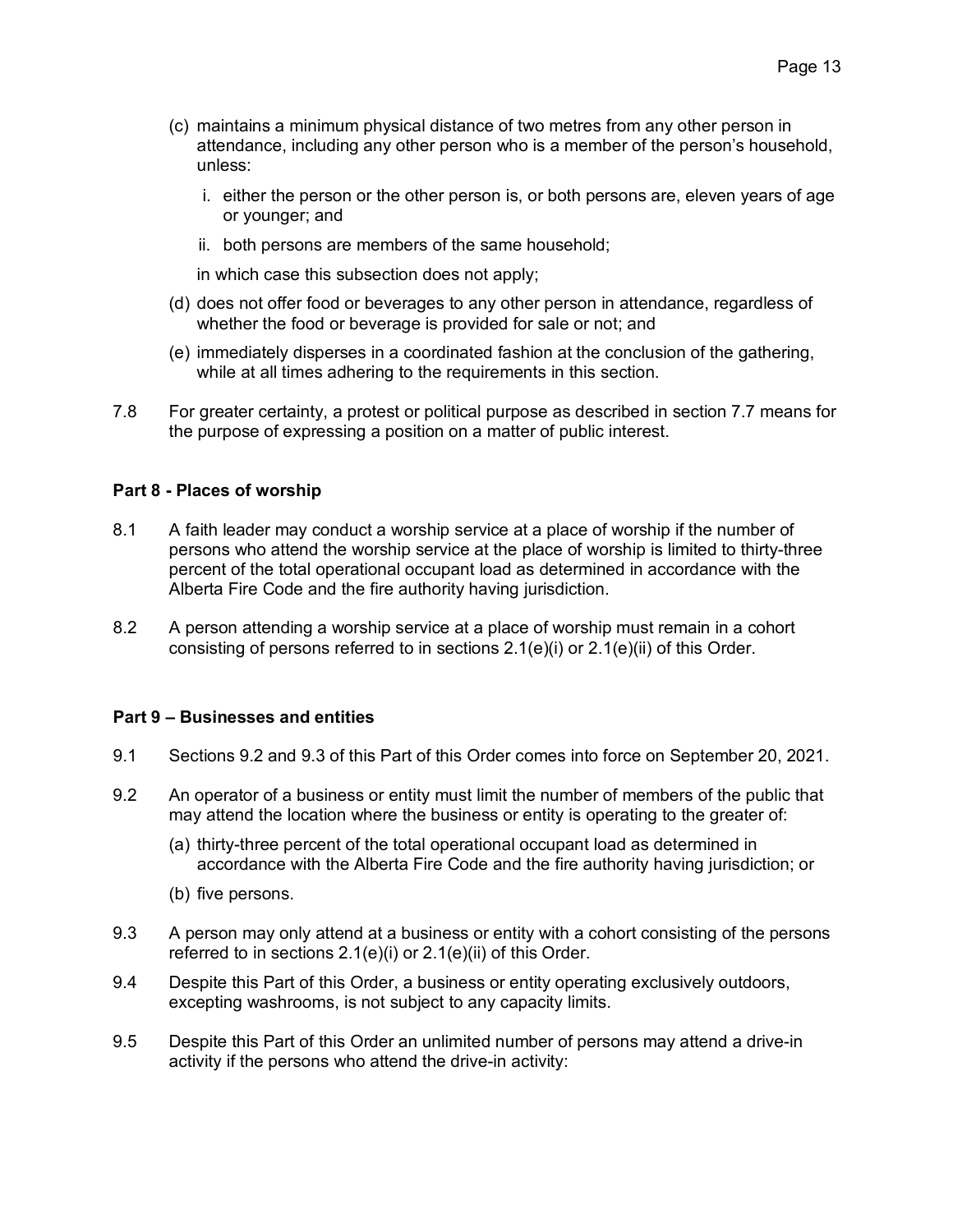- (a) remain within a motor vehicle that is designed to be closed to the elements while attending and observing or participating in the drive-in activity except where necessary to use the washroom or access other amenities; and
- (b) position their motor vehicle at least two metres away from other motor vehicles.

### Part 10 – Restaurants, cafes, bars and pubs

- $10.1$ Sections 10.2, 10.3, 10.4(a) of this Part of this Order come into effect on September 20,  $2021$
- $10.2$ An operator of a food-serving business or entity is prohibited from offering or providing indoor food and beverage services.
- $10.3$ A person who attends a food-serving business or entity that offers or provides outdoor food and beverage services, may eat or drink alone or with a cohort where the cohorts participating are the persons referred to in sections 2.1(e)(i) or 2.1(e)(ii) of this Order.
- $10.4$ An operator of a food-serving business or entity that offers or provides outdoor food and beverage services must:
	- (a) limit the number of persons seated at the same table to a maximum of six persons for persons who are members of same household and a maximum of three persons for persons who reside on their own; and
	- (b) require persons to remain seated while consuming food or beverages and must prohibit persons seated at a table or standing at a standing table from interacting with persons seated at a different table or standing at a different standing table.
- $10.5$ An operator of a business or entity with a Class A or C liquor licence, including but not limited to restaurants, bars, lounges, pubs, cafes, legions or private clubs is prohibited from serving liquor after 10 p.m. and must ensure that liquor consumption at the business or entity ends at 11 p.m..
- $10.6$ An operator of a business or entity with a Gaming Licence or Facility Licence or a Class B liquor licence, including but not limited to bowling alleys, casinos, bingo halls, pool halls and indoor recreation entertainment centers is prohibited from serving liquor after 10 p.m. and must ensure that liquor consumption at the business or entity ends at 11 p.m..
- 10.7 A person who holds a Special Event Licence is prohibited from serving liquor after 10 p.m. and must ensure that liquor consumption at the event ends at 11 p.m..
- 10.8 For greater certainty, an operator of a food-serving business or entity may, subject to applicable laws, provide food or beverages, including liguor, by take-out, delivery or drivethru at any time, including after 10 p.m..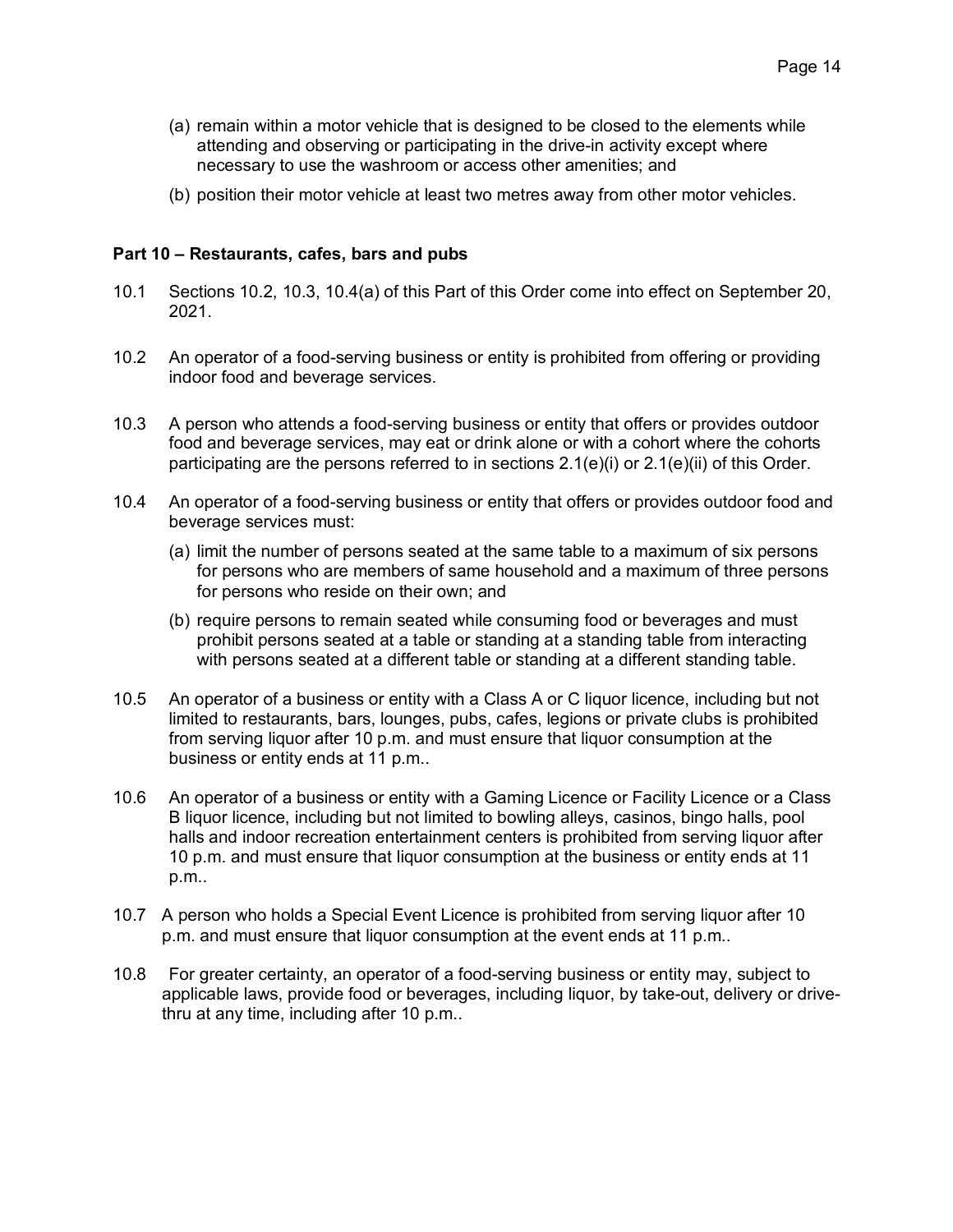### Part 11 – Adult physical activity, performance activity and recreational activity

- $11.1$ This Part of this Order comes into force on September 20, 2021.
- $11.2$ No adult may attend at an indoor location of a business or entity for the purposes of participating in a group physical activity, group performance activity, group recreational activity, or a competition or similar activity.
- $11.3$ For greater certainty, despite anything in this Order, an adult is not prohibited from participating in 1:1 or solo indoor physical activities and a business or entity is not prohibited from offering or providing services to, or a location for, an adult to participate in 1:1 or solo indoor physical activities.
- $11.4$ An operator of a business or entity is prohibited from offering or providing services to, or a location for, adults to hold a competition or similar activity or participate in group indoor physical activity, group performance activity or group recreational activity.
- $11.5$ For greater certainty, this Part of this Order does not apply to indoor group physical activity, indoor performance activity, or indoor recreational activity when the adults in the cohorts participating are the persons referred to in sections  $2.1(e)(i)$  or  $2.1(e)(ii)$  of this Order.

#### A. Professional physical activities and performance activities

- Part 11 of this Order does not apply to:  $11.6$ 
	- (a) a person attending or an operator of a business or entity, providing or hosting a physical activity as member of or for a professional or semi-professional sports team or as a professional or semi-professional athlete:
	- (b) a person attending or an operator of a business or entity, providing or hosting a performance activity as a member of or for a professional or semi-professional performance team or as a professional or semi-professional performer.

# Part 12 - Youth activities

A parent or quardian of a youth must screen a youth for symptoms of COVID-19 prior to  $12.1$ the youth participating in indoor youth activities in accordance with the COVID-19, Alberta Health Daily Checklist (for children under the age of eighteen).

#### Part 13 - Schools

#### A. Physical distancing in schools

- $13.1$ An operator of a school must assign each youth enrolled in kindergarten to grade six to a cohort as in accordance with the guidance on the Government of Alberta website.
- $13.2$ Students, staff and visitors at a school building must maintain a physical distance of two metres from any other person who is not a member of their cohort as referenced in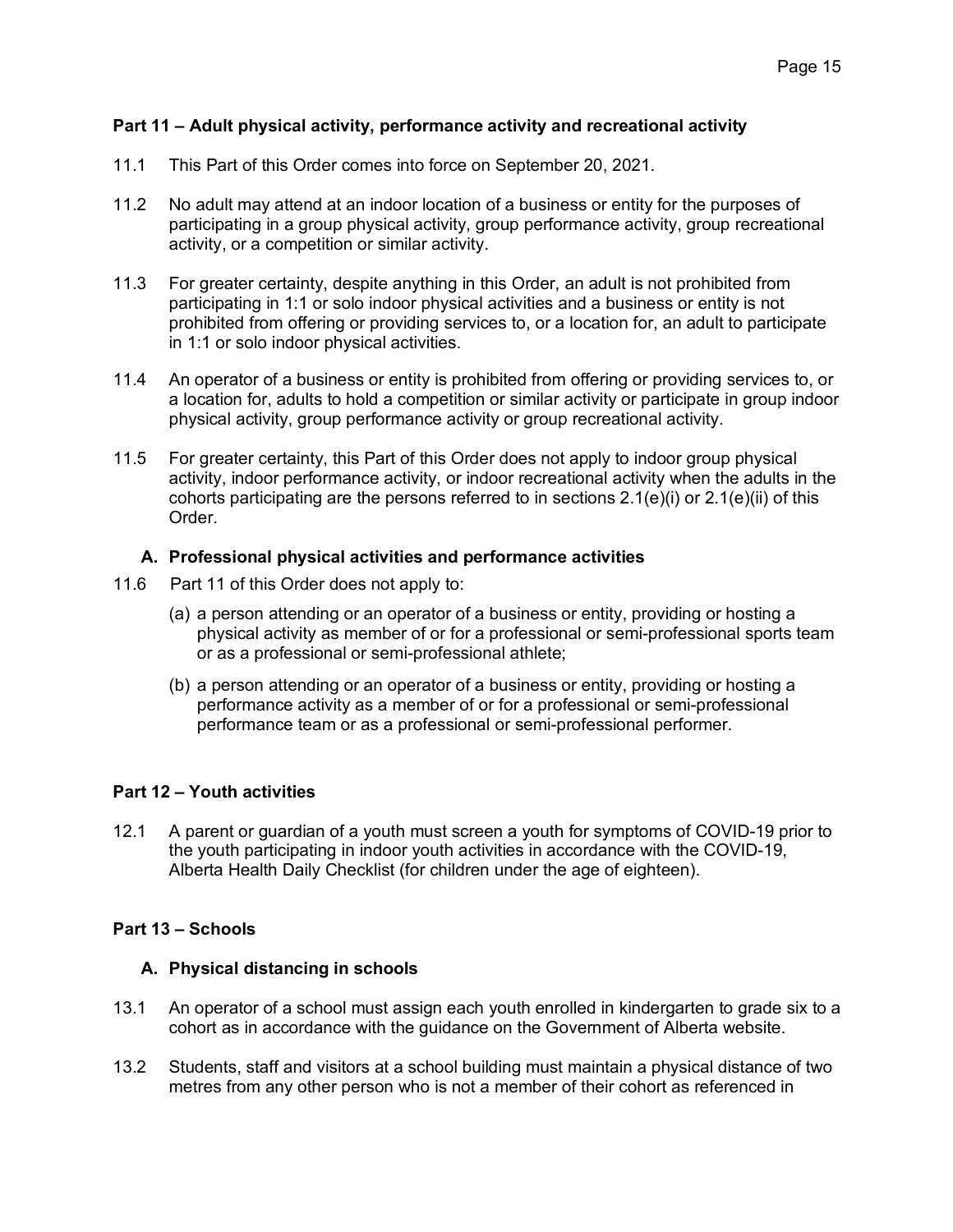sections  $2.1(e)(i)$ ,  $2.1(e)(ii)$  or  $2.1(e)(vi)$  in accordance with the guidance on the Government of Alberta website.

13.3 Despite this Part and in accordance with the guidance on the Government of Alberta website, students and staff at a school building are not required to maintain two metres physical distance if doing so inhibits the quidance or instruction being provided or where it is not possible to maintain two metres physical distance.

#### **B.** Masking requirements in schools

- 13.4 All students enrolled in grades four through twelve, staff, and visitors must wear a face mask while attending at a school building.
- 13.5 An operator of a school must ensure that all students enrolled in grades four through twelve, staff, and visitors wear a face mask while attending at a school building.

#### C. Exceptions to masking in schools

- $13.6$ Despite Part 3 and this Part of this Order, students, staff or visitors are not required to wear a face mask at all times while attending at a school building if the student, staff or visitor<sup>.</sup>
	- (a) is unable to place, use or remove a face mask without assistance;
	- (b) is unable to wear a face mask due to a health condition;
	- (c) is consuming food or drink in a designated area;
	- (d) is engaging in a physical activity;
	- (e) is seated at a desk or table
		- (i) within a classroom or place where the instruction, course or program of study is taking place, and
		- (ii) where the desks, tables and chairs are arranged in a manner
			- (A) to prevent persons who are seated from facing each other, and
			- (B) to allow the greatest possible distance between seated persons;
	- (f) is providing or receiving care or assistance where a non-medical face mask would hinder that caregiving or assistance; or
	- (g) is separated from every other person by a physical barrier.
- $13.7$ An operator of a school must use its best efforts to ensure that any student, staff member or visitor who is not required to wear a face mask:
	- (a) as permitted by section  $13.6(a)$  or (b) of this Order is able to maintain a minimum of two metres distance from every other person;
	- (b) as permitted by section  $13.6(c)$  of this Order is able to maintain a minimum of two metres distance from every other person, if the designated area is not within a classroom or place where the instruction, course or program of study is taking place.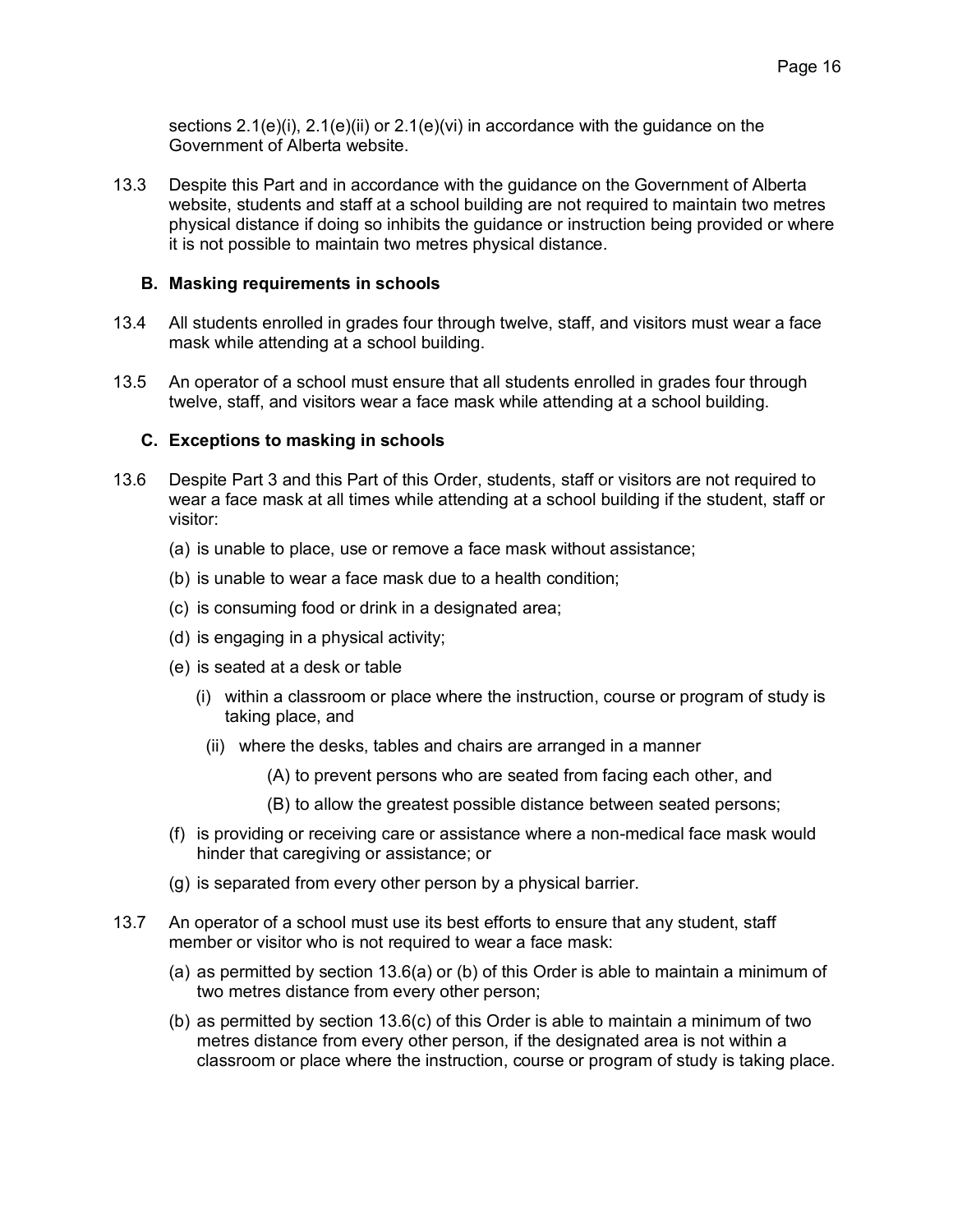# **D.** School buses

- $13.8$ Subject to section 3.10 of this Order, an operator of a school must ensure that the following persons wear a face mask while being transported on a school bus:
	- (a) all students attending grades K through grade 12;
	- (b) all staff members;
	- (c) all visitors.
- 13.9 For greater certainty, section 13.8(b) applies in respect of any individual who transports students attending grades kindergarten through 12 on a school bus to a school, regardless of whether that individual is a staff member.
- 13.10 All students attending grades kindergarten through 12, staff members and visitors must wear a face mask that covers their mouth and nose while being transported on a school bus, unless the student, staff member or visitor:
	- (a) is unable to place, use or remove a face mask without assistance;
	- (b) is unable to wear a face mask due to a mental or physical concern or limitation;
	- (c) is providing or receiving care or assistance where a face mask would hinder that caregiving or assistance; or
	- (d) is separated from every other person by a physical barrier.

# E. Exception to masking where physical distancing can be maintained

- 13.11 Subject to section 13.12 of this Order, sections 13.4 to 13.10 of this of Order do not apply in respect of an operator of a school who is able to ensure that all students, staff members and visitors maintain a minimum of two metres distance from every other person while attending an indoor location within a school or while being transported on a school bus.
- 13.12 An operator of a school must:
	- (a) create a written plan that sets out how physical distancing will be maintained;
	- (b) provide the plan upon request from the Chief Medical Officer of Health, Medical Officer of Health or Alberta Education: and
	- (c) receive an exemption from the Chief Medical Officer of Health.
- 13.13 Despite section 13.11 of this Order, an operator of a school does not need to ensure that students, staff members and visitors are able to maintain a minimum of two metres distance from every other person when a student, staff member or visitor is seated at desk or table:
	- (a) within a classroom or place where the instruction, course or program of study is taking place, and
	- (b) where the desks, tables and chairs are arranged in a manner
		- $(i)$ to prevent persons who are seated from facing each other, and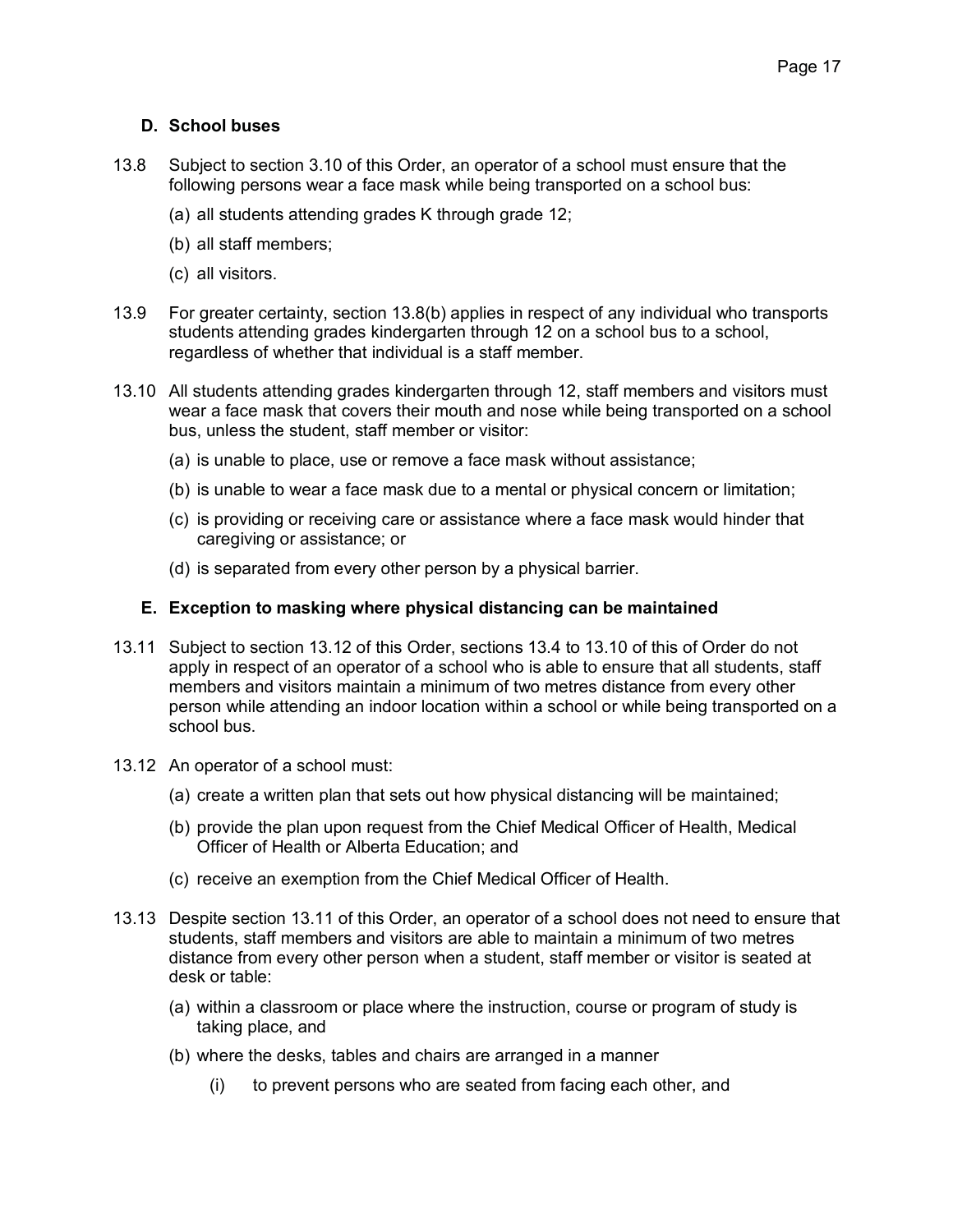$(ii)$ to allow the greatest possible distance between seated persons.

### Part 14 – Exemptions under Alberta Government's Restrictions Exemption Program

14.1 Notwithstanding anything in this Order, the Chief Medical Officer of Health may, pursuant the Alberta Government's Restrictions Exemption Program, exempt a person or class of persons from the application of some, or all, parts of this Order.

#### **Part 15 – General**

- 15.1 Notwithstanding anything in this Order, the Chief Medical Officer of Health may exempt a person or a class of persons from the application of this Order.
- 15.2 This Order provides the minimum standards for public health measures in Alberta for those matters addressed by this Order.
- 15.3 For greater certainty, nothing in this Order relieves a person from complying with any provision of any federal, provincial or municipal law or regulation or any requirement of any lawful permit, order or licence covering those matters which are addressed in this Order.
- 15.4 This Order remains in effect until rescinded by the Chief Medical Officer of Health.

Signed on this 16<sup>th</sup> day of September, 2021.

ŋ  $ewC$ ren Hinshaw, MD \_\_\_

Chief Medical Officer of Health

Hberta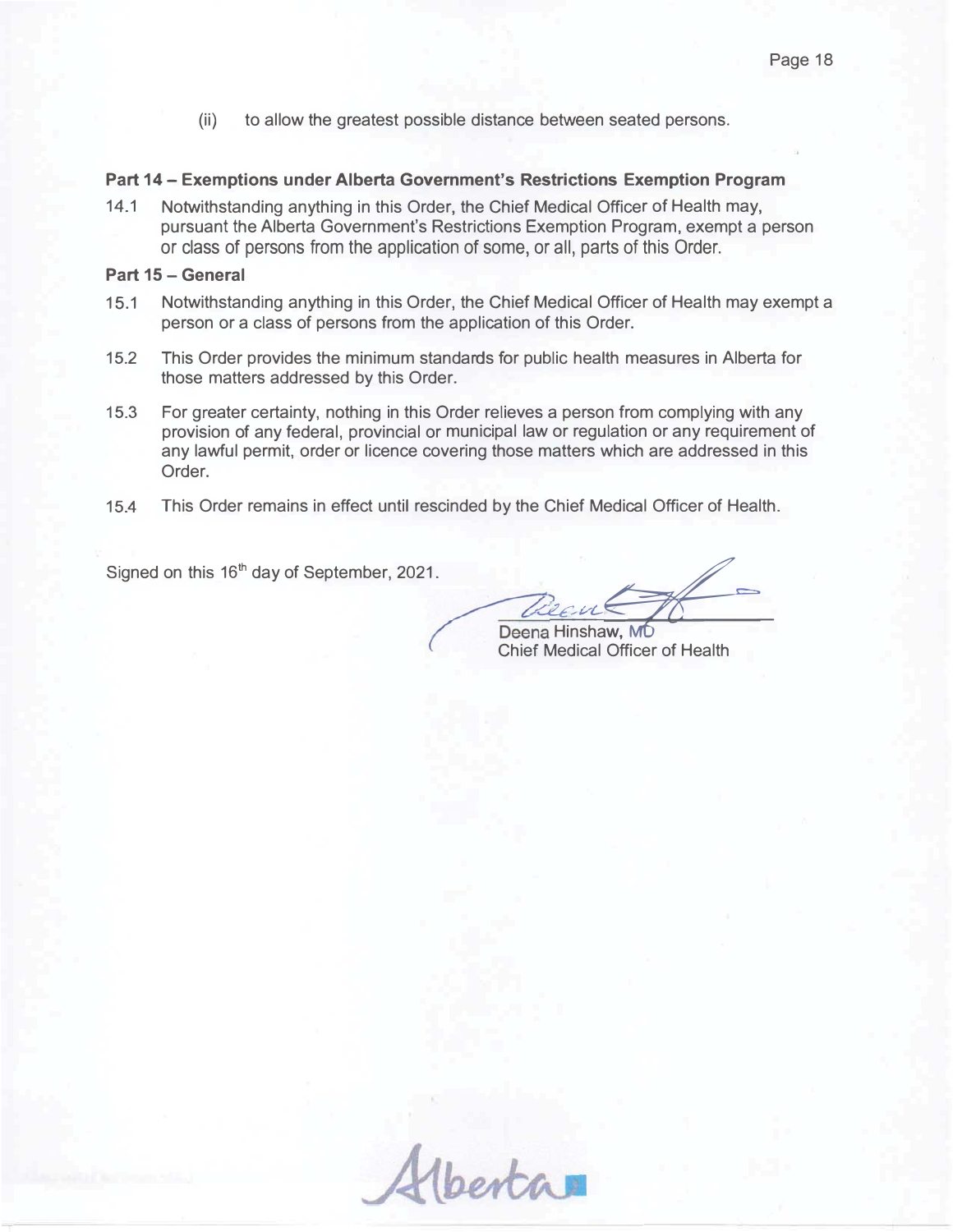# Resolution 5-21F **Seniors' Foundation Requisitions** Wheatland County

WHEREAS the *Housing Act* (hereafter referred to as "the Act") provides that a management body may annually requisition municipalities for which the management body provides lodge accommodation for the amount of the management body's annual deficit for the previous fiscal year, and any amounts necessary to establish or continue a reserve fund for the management body; and

WHEREAS the Act provides that the management body shall supply a copy of its calculation of the requisitioned amount to the municipality; and

WHEREAS the Act provides that if a municipality agrees to contribute to the operating costs of any housing accommodation, other than lodge accommodation, provided by a management body, it shall make the contribution agreed to within 90 days after the mailing of the invoice by the management body; and

WHEREAS the Management Body Operation and Administration Regulation (hereafter referred to as "the Regulation") provides that each year, a management body must prepare and submit to the Minister a business plan that includes the operating budget for the upcoming three-fiscal-year period, a capital plan for the upcoming fivefiscal-year period, and any other information required by the Minister; and

WHEREAS the Regulation places limits on reserve funds, including a requirement for ministerial approval to establish reserves and limits on the amount of reserves in relation to the management body's estimated capital and operational costs; and

WHEREAS the current Act and Regulation lacks clarity regarding the scope of housing management body requisitions, specifically relating to capital project costs; and

WHEREAS this lack of clarity has resulted in situations in which housing management bodies have attempted to requisition municipalities for capital costs, expenses based on the current year's budget, and to contribute to reserve funds not approved by members, all of which do not align with the intent of the Act and Regulation;

**THEREFORE, BE IT RESOLVED that the Rural Municipalities of Alberta (RMA) request the Government of Alberta to engage municipalities, and membership associations such the Alberta Seniors and Community Housing Association in a review of the** *Alberta Housing Act* **to provide clarity on requisitioning for capital assets, associated interest costs and debenture payment obligations for member municipalities; and** 

**FURTHER BE IT RESOLVED that the RMA request the Government of Alberta to review the oversight of the Ministry of Seniors and Housing over housing management bodies (HMBs) to ensure that all HMBs are correctly and consistently requisitioning municipalities under the requirements of the** *Housing Act***; and** 

**FURTHER BE IT RESOLVED that RMA request that the Government of Alberta provide enhanced training and education, including a training guide to municipal councils and HMBs on the** *Housing Act* **and the Management Body Operation and Administration Regulation to ensure they have a clear understanding of their financial powers, limitations and responsibilities, including related to requisitioning and reserve creation; and** 

**FURTHER BE IT RESOLVED that RMA request the Government of Alberta to amend the** *Housing Act* **to clearly state the ability of municipalities to approve or deny requests for capital projects.** 

#### **Member Background**

The *Housing Act* provides parameters for how housing management bodies may requisition member municipalities for operating deficits and reserve funds. It is the general understanding that housing management bodies may requisition funds for the operating deficit of the previous year as well as any reserve funds, both capital and operating, as agreed upon between the management body and the member municipalities. There are some housing management bodies across the province that have been requisitioning municipalities for capital funds outside of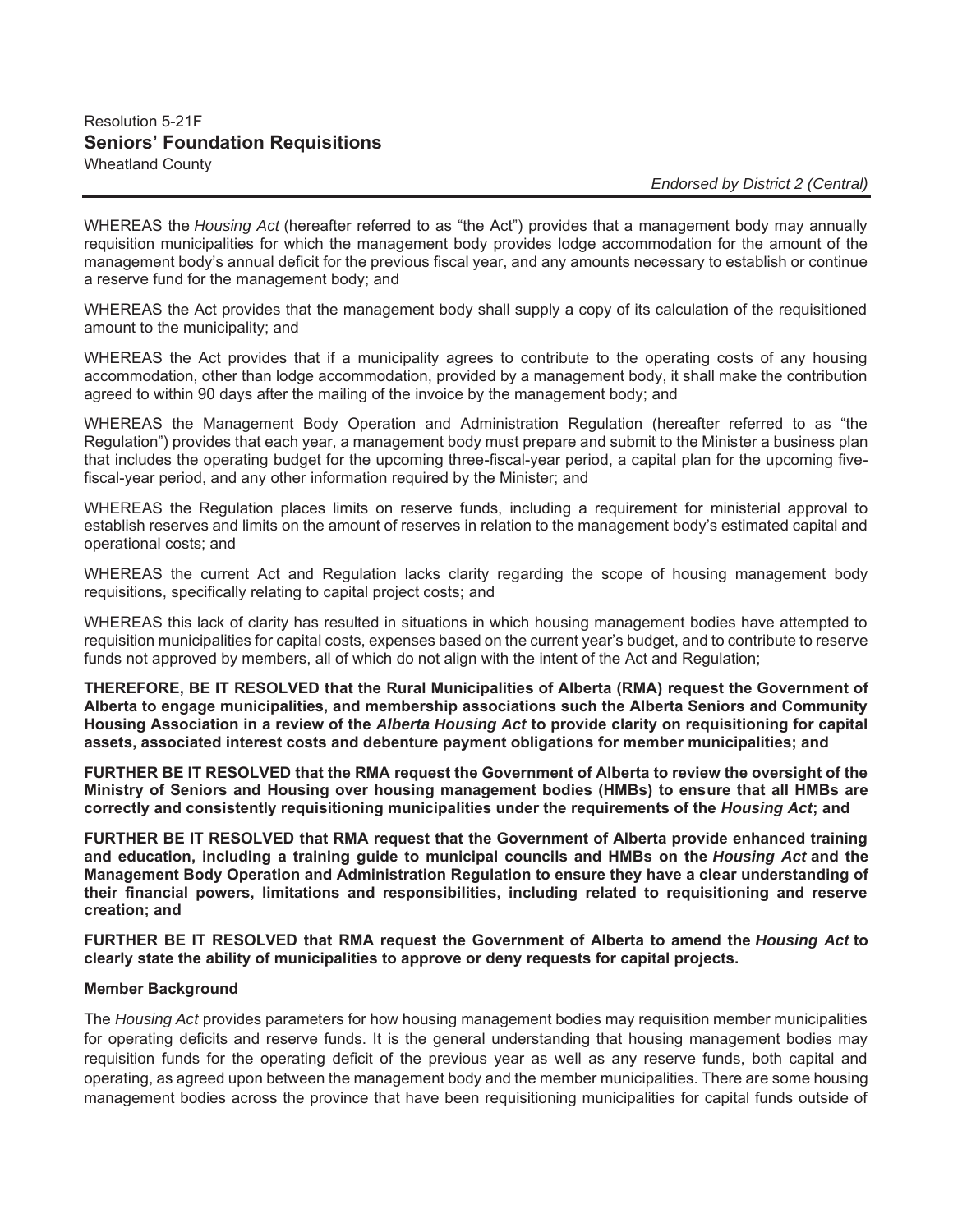any agreement that creates an operating or capital reserve between member municipalities and the housing management body.

The discrepancies between housing management bodies' understanding of their requisitioning abilities may be due to a lack of oversight and clarity in the Act and Regulation from Alberta Seniors and Housing. While many housing management bodies appear to be following the correct process in working with their municipal partners to raise capital funds through official agreements for reserve contributions and operating deficits, there are other housing bodies that are not following the proper process and approaching capital projects as a requisition, to which the municipality has no ability to deny.

Further, some housing management bodies have been requisitioning municipalities based on the current year's operational budget. The Act states that the operating requisition must be based on the previous year's operating deficit. This discrepancy should also be rectified under the oversight of Alberta Seniors and Housing or clarified in the Act and Regulation.

#### **RMA Background**

RMA has no active resolutions directly related to this issue.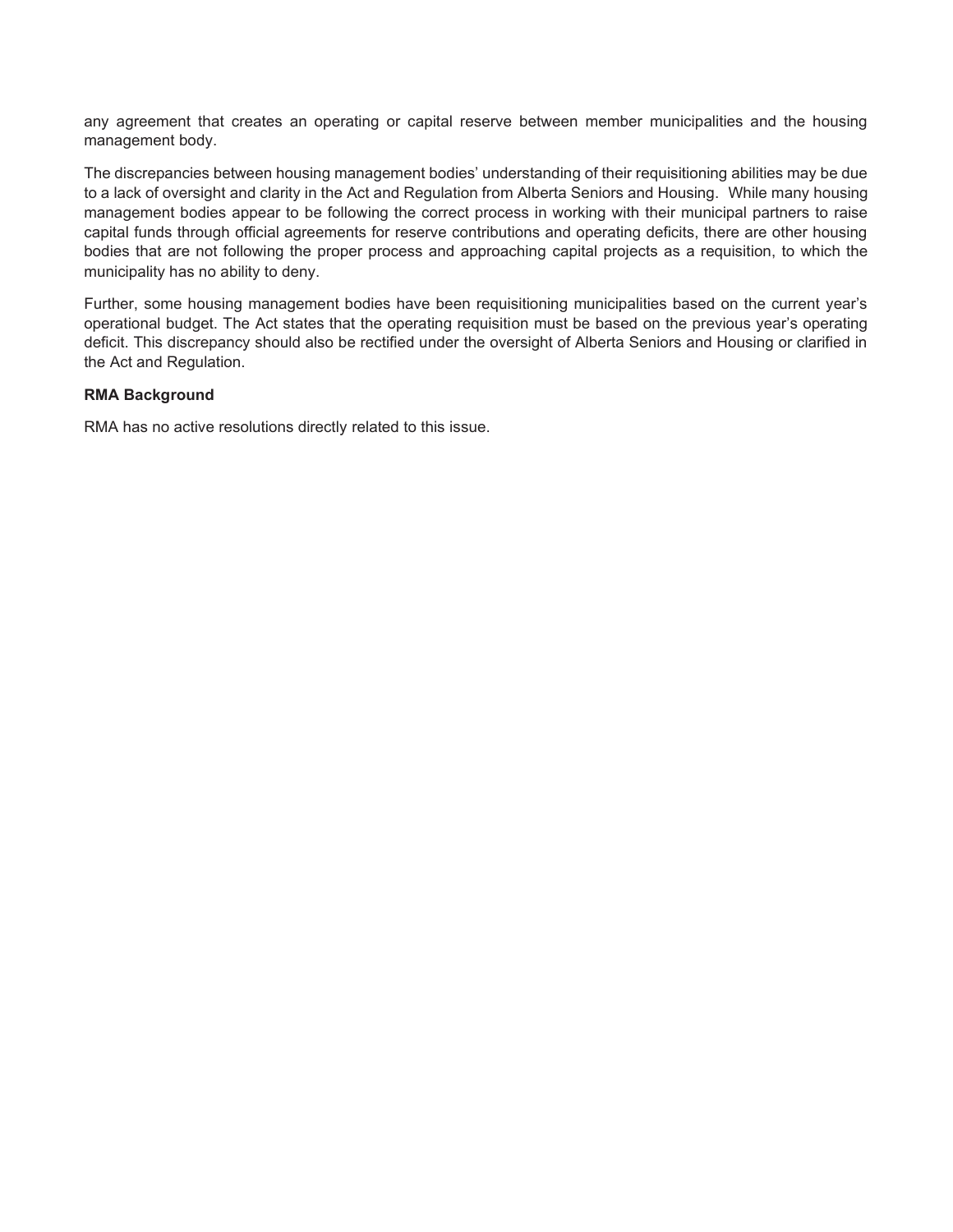# Resolution 6-21F **Historical Resources Impact Assessments**  MD of Willow Creek

*Endorsed by District 1 (Foothills Little Bow)*

WHEREAS the Historical Resources Management Branch of Alberta Culture administers matters related to the *Historical Resources Act*; and

WHEREAS historical resources fall into four categories: archaeological sites, paleontological sites, historic buildings and other structures and aboriginal traditional use sites; and

WHEREAS approvals for new surface material operations are administered through the Code of Practice for Pits by Alberta Environment and Parks which requires compliance to Section 37 of the *Historical Resources Act*; and

WHEREAS for surface material operations less than five hectares in size on public land or Class 2 pits on private land (as defined in the Code of Practice for Pits), the applicant must consult Alberta Culture's Listing of Historical Resources prior to initiation of any development activities; and

WHEREAS the Listing of Historical Resources administered by Alberta Culture identifies lands as containing or having high potential to contain historic resources; and

WHEREAS designation of the historic resource value on lands (which evaluates the potential of the land to contain historic resources as determined by the Alberta Historic Resources Management Branch) is made without widespread public consultation; and

WHEREAS many landowners are unaware of the regulatory requirements that exist as a result of historical resource designations placed without notification on private lands; and

WHEREAS the regulatory requirements linked to the designation of lands as having potential for a high historic resource value places a high financial risk upon those developing resources upon those lands, as development requires a historical resources impact assessment and approval from Alberta Culture; and

WHEREAS existing gravel pits that expand beyond five hectares require *Historical Resource Act* approval, which may require numerous historical resources impact assessments to be undertaken despite the disturbances that have already occurred in the immediate area; and

WHEREAS all costs to undertake a historical resources impact assessment are the responsibility of the landowner or developer; and

WHEREAS all historical resources are the property of the Crown;

**THEREFORE, BE IT RESOLVED that the Rural Municipalities of Alberta request the Government of Alberta to review the requirements and costs for historical resources impact assessments be funded by the Government of Alberta;** 

**FURTHER BE IT RESOLVED that the Government of Alberta develop a formula for financial compensation to landowners should discoveries of historical resources on the land result in restrictions to land use.** 

#### **Member Background**

The Historical Resources Management Branch (HRMB) of Alberta Culture administers matters related to historical resources including archeological resources in Alberta.

Alberta Culture's Land Use Procedures Bulletin for Surface Materials Historical Resources Act (HRA)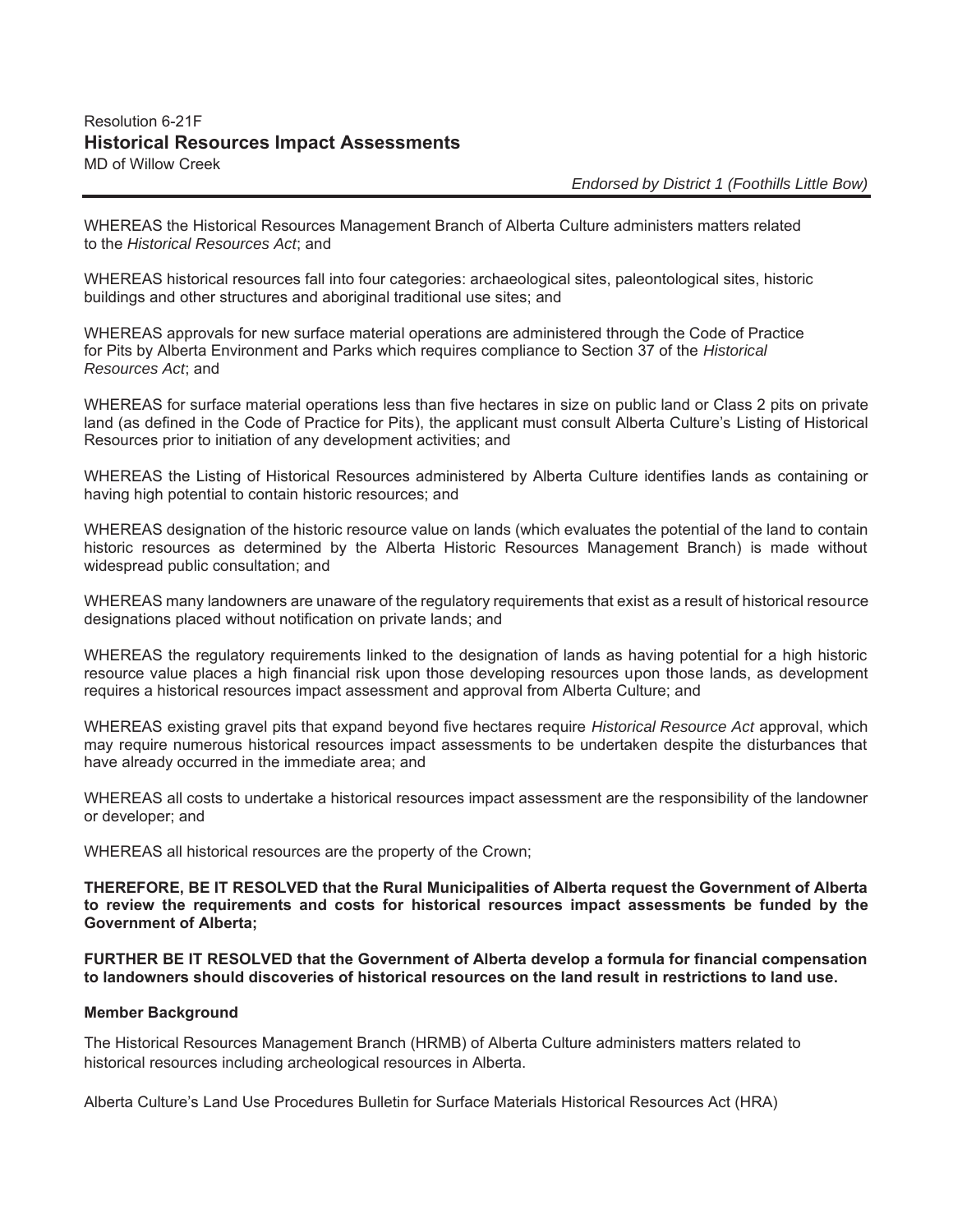Compliance Section B, requires that applicants must apply for HRA approval for all proposed surface materials developments over 5.0 hectares in size. At Alberta Culture's discretion, a historical resources impact assessment (HRIA) may be required.

For surface material operations five hectares or larger on public land or Class 1 pits as defined in the Code of Practice for Pits on private land applicants must apply for HRA approval through Alberta Culture's online permitting and approval system for ALL proposed surface materials developments over five hectares in size. Development activities cannot proceed until HRA approval has been obtained.

At Alberta Culture's discretion, activities that are targeted for lands that will, or are likely to, contain significant historic resource sites MAY require an HRIA prior to the onset of development activities.

A copy of the HRA approval document must be included with the Conservation and Reclamation Business Plan that is submitted to Alberta Environment and Parks. This plan is mandatory for registration of a gravel pit under the Code of Practice. In 2021, during the application stage to expand an existing gravel pit the Municipal District of Willow Creek undertook an archaeology survey as part of a Stage 1 historical resources impact mitigation review which is a requirement of the HRIA.

During the review of the lands upon where the existing gravel pit was located it was determined that the "Listing of Historical Resources" index described the land as having Historic Resources Value (HRV) of five. Given that lands with an HRV of five are considered to have "high potential" but do not contain known historic resource sites, there is no requirement to seek HRA approval for development on such lands. However, Section 31 of the HRA requires that anyone who discovers an historic resource during the course of development must notify Alberta Culture for direction on the most appropriate action.

Through the HRIA a historical resource site was newly discovered consisting of heated stones and stone chips. It was determined that additional archaeology work would be required which would consist of excavation of an area approximately 80 m2 with work expected to take approximately 14 days. The cost for this work was expected to be \$139,941.51. Following the completion of the field work an interim report would be issued summarizing the results of the HRIM fieldwork which would be provided to the HRMB that would guide their regulatory review of the gravel pit expansion application and provide the basis for the regulatory response which may include an HRA approval or alternatively the issuance of a Stage 2 historical resources impact mitigation study which would require an unknown amount of additional archaeology work at a unknown additional cost.

The Historical Resources Management Branch Schedule requirements state that "depending on the results of the Stage 1 investigation, Stage 2 investigation may be required." This caveat is intended by the HRMB to reserve the possibility that during the required fieldwork materials may be found that warrant additional work however this placed a significant and unknown risk to the municipality and the landowner in terms of cost and as such the expansion of the application to expand the gravel pit did not proceed.

As a result of the requirements of the Historical Resource Management Branch substantial costs already spent by the Municipal District and the landowner on the application process were lost and more significantly scarce gravel resources immediately adjacent to a working gravel pit have been permanently sterilized from future development and use.

#### **Maps of Southern Region**

#### **Alberta Historic Resources Management Branch – Listing of Historic Resources (Map)**

https://geoculture.maps.arcgis.com/apps/webappviewer/index.html?id=068e8b3b073d477caffdfcd7a9a52 a92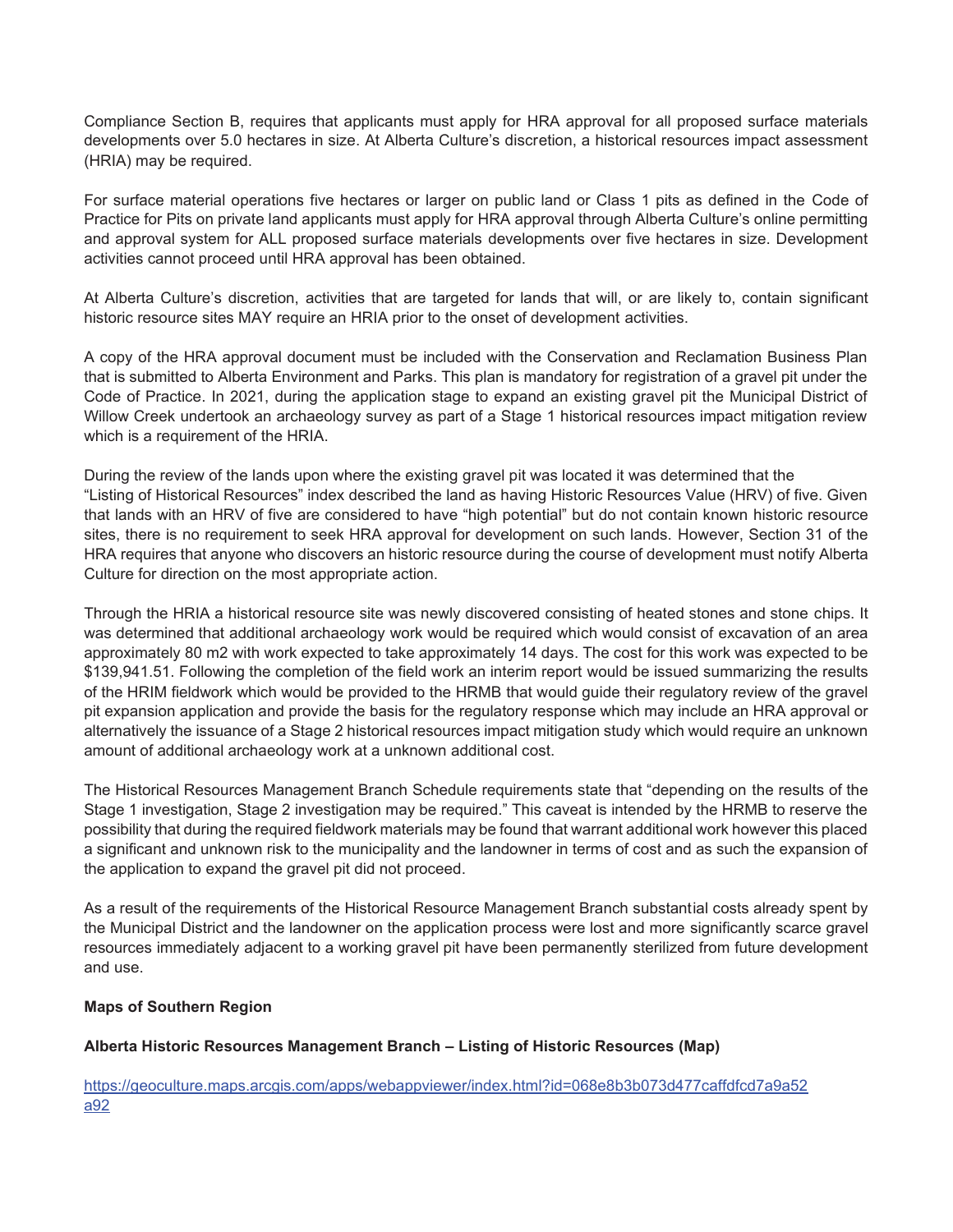Blue areas indicate HRV of five which result in a requirement for reporting of any historic resources and potential for Alberta Culture to order additional work as a condition of its approval.

Note that the HRV five follows every river, stream or major coulee feature in southern Alberta: an area where gravel resources are prominently found.

#### **Historical Resource Impact Assessment Process**

https://www.alberta.ca/historic-resource-impact-assessment.aspx

If an activity is likely to result in the alteration of, damage to or destruction of a historic resource, the person or company undertaking the activity may be required by the Government of Alberta to:

- conduct a historical resources impact assessment (HRIA)
- submit a report of the HRIA results
- avoid any historic resources endangered by activity
- mitigate potential impacts by undertaking comprehensive studies
- document historic structures
- consult with First Nations

Project-specific requirements are issued in response to a Historic Resources Application, but all assessments must comply with some standard conditions.

See the following Standard Conditions document for details: Standard Conditions under the *Historical Resources Act*

#### **RMA Background**

RMA has no active resolutions directly related to this issue.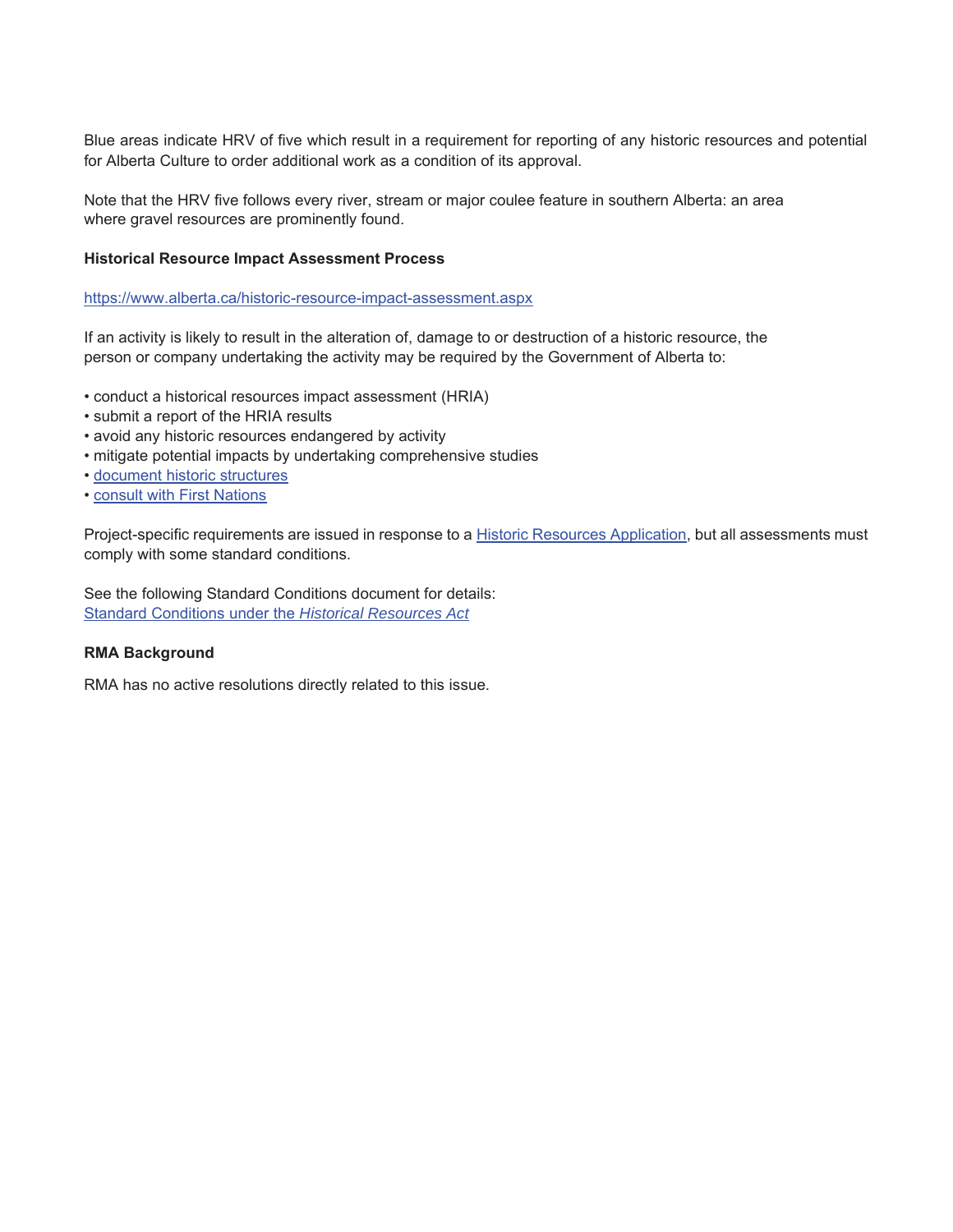# Resolution 7-21F **Awareness Campaign for Small Modular Reactors (SMRs)**  Starland County

 *Endorsed by District 2 (Central)*

WHEREAS the Government of Alberta has now joined forces with the governments of New Brunswick, Ontario and Saskatchewan as a signatory to the *Small Modular Reactor (SMR) Memorandum of Understanding*; and

WHEREAS these provinces have collectively agreed to collaborate on the advancement of SMRs as a clean energy option to address climate change and regional energy demands, while supporting economic growth and innovation; and

WHEREAS the SMR feasibility study concludes that the development of SMRs would support domestic energy needs, curb greenhouse gas emissions and position Canada as a global leader in this emerging technology; and

WHEREAS there is a need for the public to be provided with more information and education on SMRs which is essential in helping them to understand, comprehend and support this emerging and innovative technology;

**THEREFORE, BE IT RESOLVED that the Rural Municipalities of Alberta encourage and collaborate with the Government of Alberta to create an awareness campaign to engage with the public on information related to nuclear technology and small modular reactors specifically.** 

#### **Member Background**

Small modular reactors are nuclear fission reactors, small in size and power output and portable, which function as a power source. SMRs produce significant energy while using a small footprint without emitting greenhouse gases during generation. Given Canada's commitment to reduce its greenhouse gas emissions by 40-45% from 2005 levels by 2030, SMRs may provide one feasible solution to meeting this ambitious goal.

In August of 2020, Alberta signed on to a memorandum of understanding with Ontario, Saskatchewan and New Brunswick, supporting the advancement and deployment of SMRs. Premier Jason Kenney noted the potential to power remote communities, the opportunity for economic diversification and the potential for job creation and reduced greenhouse gas emissions.

With both the federal and provincial governments supporting SMRs, it will be essential that a strong partnership between government, industry and stakeholders be forged. Public acceptance will also be crucial and there is a strong need to educate Albertans about the merits and benefits of this form of energy.

If nuclear technology is to advance within Canada, the need to educate the public is of the utmost importance starting now.

#### **RMA Background**

RMA has no active resolutions directly related to this issue.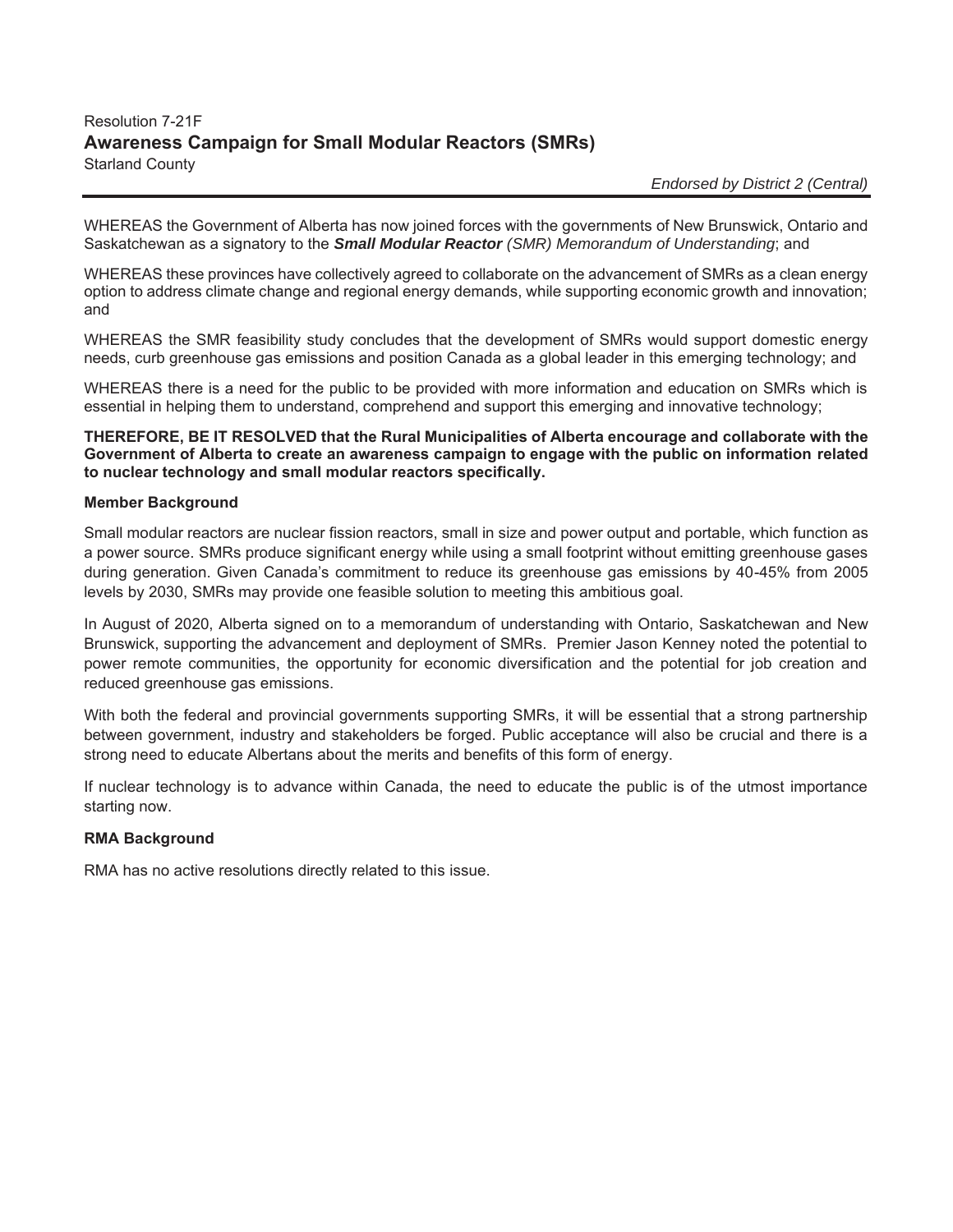WHEREAS the Government of Alberta is considering the outsourcing of registry services including Alberta land titles, corporate registry and personal property registry to the private sector; and

WHEREAS in January 2021 Service Alberta posted a request for expression of interest in connection with the proposed transaction; and

WHEREAS registries support economic activity in Alberta by providing essential registration and search services; and

WHEREAS the current registry model generates ongoing and sustainable revenue for the province; and

WHEREAS municipalities currently have access to land title certificates and registrations free of charge through the Government of Alberta's **Spatial Information Search System** (SPIN) search application; and

WHEREAS other provinces have privatized similar registry services and report an increase in costs to municipalities and landowners; and

WHEREAS there is currently no information as to whether municipalities will lose free access to the SPIN search application if the privatization of registries is finalized; and

WHEREAS if privatized, the costs of accessing land titles services could have significant impact on municipal budgets;

**THEREFORE, BE IT RESOLVED that the Rural Municipalities of Alberta request that the Government of Alberta engage with municipalities and municipal associations to explore, assess and mitigate the impacts of privatization of Alberta land titles registry on municipalities prior to a decision on privatization being made.** 

#### **Member Background**

- January 18, 2021 Service Alberta posted to its online procurement site a request for expressions of interest (REOI) for sale of a concession which expects to modernize, operate, and maintain the province's land titles office, corporate registry and personal property registry with a response deadline of February 12, 2021 (SA-RFEI-001).
- From the REOI the following information was obtained:

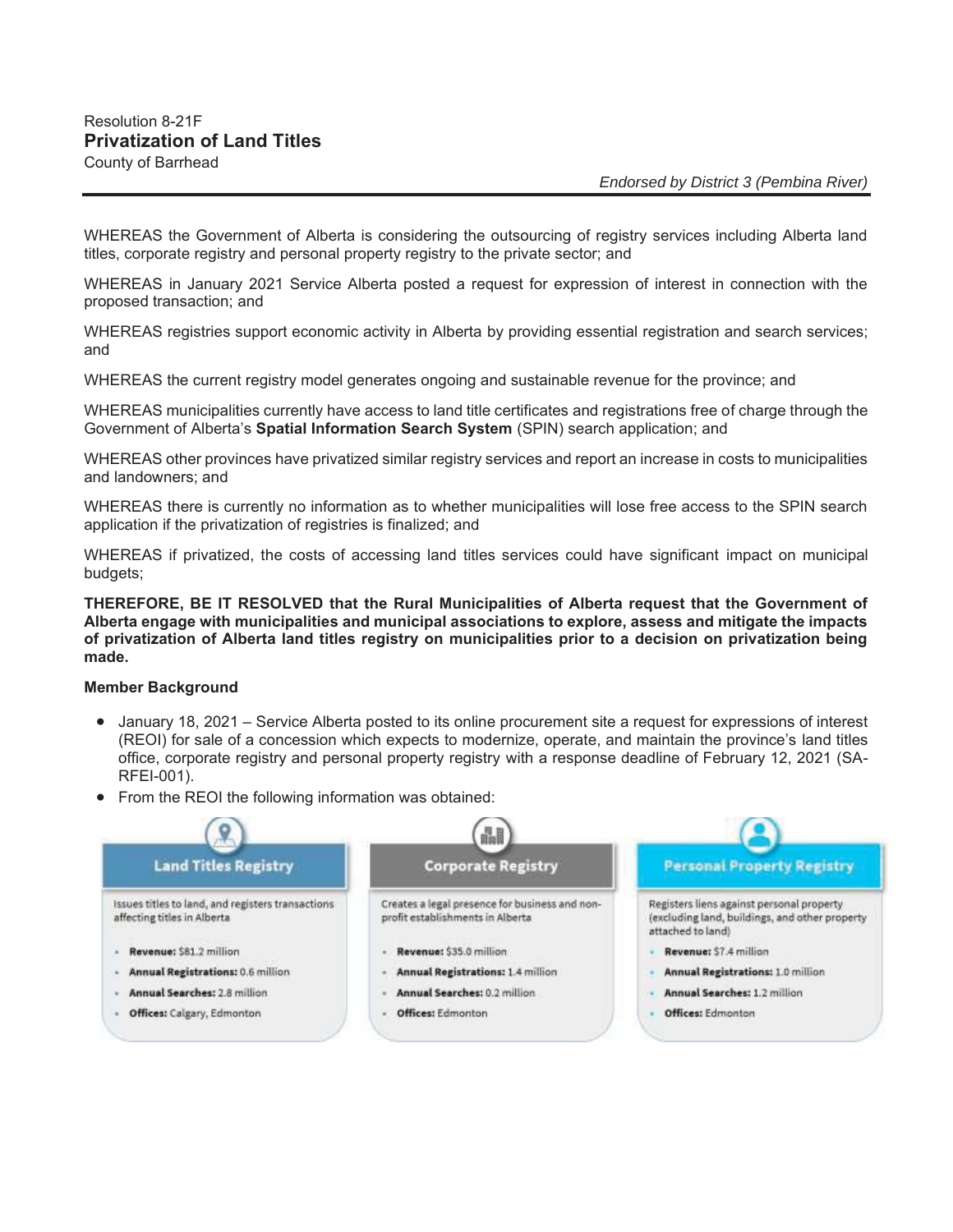- Service Alberta REOI is the first stage of three stages in the sale process.
	- o Subsequent stages cannot be confirmed but are outlined in the REOI as follows:
		- Stage two (Request for Non-Binding Proposals) scheduled to occur from late February 2021 – late March 2021.
		- Stage three (Request for Binding Proposals) which was scheduled to occur from April 2021 – late 2021.
- Service Alberta indicates that some of the systems that support the registries are decades-old and in need of technology and security upgrades, so the government is looking to see if the private sector could assume responsibility for those upgrades while operating, maintaining, and managing them on behalf of the province which would involve collecting and retaining fees.
- Land Titles services used by most municipalities include:
	- o Document and plan registrations
	- o Document and plan searches
	- o General register searches
	- o Historical title searches
	- o Certified title searches
- MILENET is a program which provides municipalities access to financial reporting forms and the Municipal Financial Indicator Graphs as well as ASSET (assessment data).
	- o A link to the land titles search application (SPIN) is located within the ASSET module of MILENET and allows municipalities to access land title certificates and registrations free of charge.
	- o County of Barrhead started using ASSET for SPIN access in 2019 and saw land title charges reduced 40-50%.
	- o Currently there is no information as to whether municipalities will lose access to SPIN if land titles is privatized.
- March 26, 2014 "Resolution 1-14S: Privatization of the Alberta Land Titles Registry System" was approved providing direction to RMA (then known as AAMDC) to request the Government of Alberta to retain the Alberta land titles registry system status quo or as a public system as a statutory nonprofit corporation.
	- o Service Alberta's response to the 2014 resolution and through a discussion between the Minister of Service Alberta and the RMA (AAMDC) Board of Directors at that time was that the privatization of the province's land title registry system is not being considered.

#### **RMA Background**

RMA has no active resolution directly related to this issue.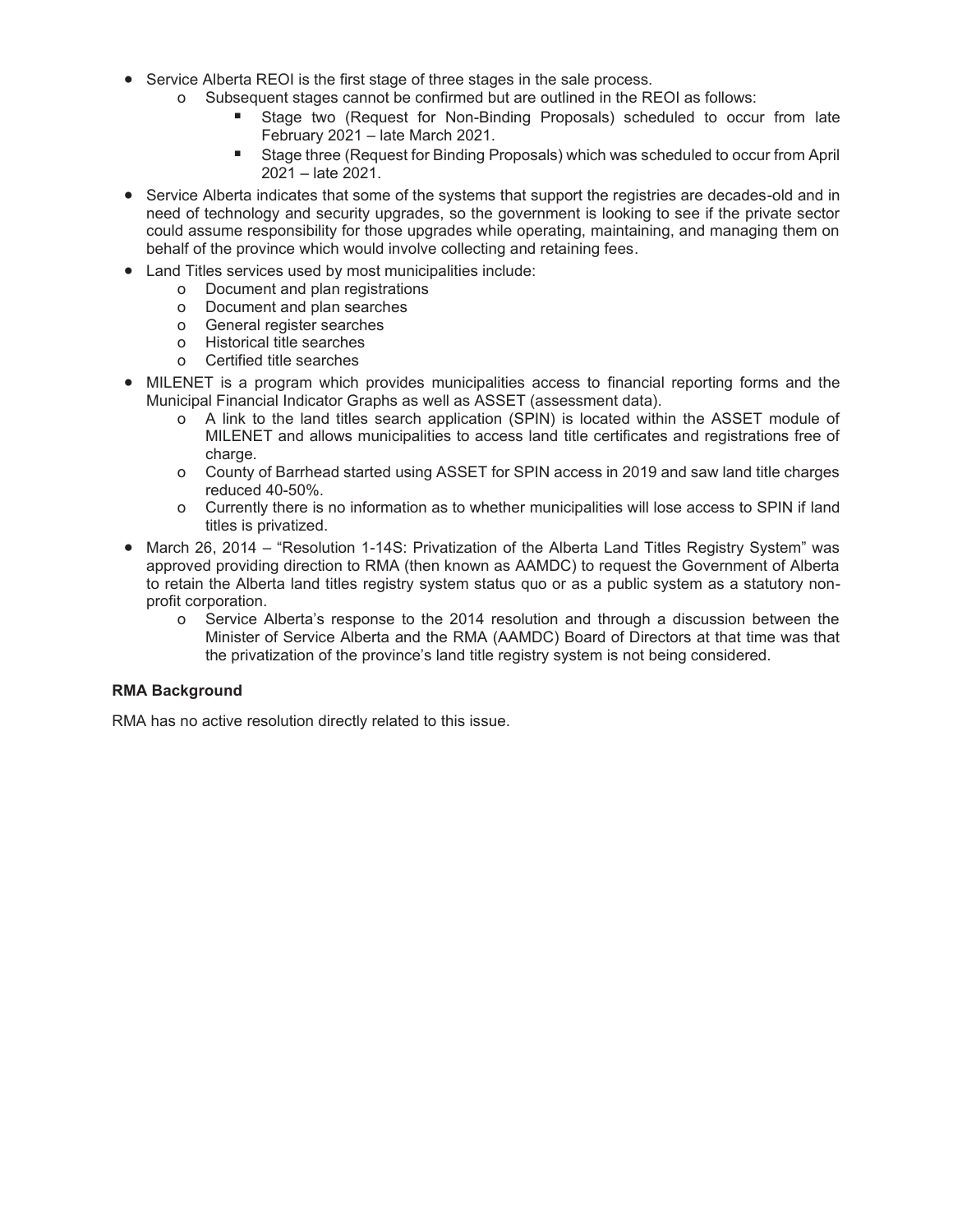# Resolution 9-21F **Increasing Knowledge-Sharing Among Regulators of Cannabis Production Facilities**

Kneehill County and Wheatland County

 *Endorsed by District 2 (Central)*

WHEREAS governing, managing, and enforcing cannabis legislation is a joint responsibility shared by the federal, provincial/territorial, and municipal levels of government; and

WHEREAS under the *Cannabis Act*, cannabis may be grown in various quantities depending on the specified purpose, as permitted by Health Canada, creating significant variance in the size of cannabis operations that may be deemed "legal"; and

WHEREAS all individuals wishing to obtain any of the available federal licences to grow, process, or sell cannabis are expected to comply with all applicable provincial or territorial laws, as well as municipal bylaws (e.g., zoning and building permits); and

WHEREAS individuals seeking licences, or having obtained licences, to cultivate, process, or sell cannabis from Health Canada for medicinal purposes are expected to notify the municipality of planned growing activities, however, are not required to obtain confirmation that municipal requirements have been met; and

WHEREAS instances of non-compliance or contravention of existing land use regulations have been difficult for municipalities to observe and/or take action against, due to a lack of knowledge of legal sites of cannabis production currently operating within the municipality's borders; and

WHEREAS the lack of information available to municipalities related to cannabis production sites has allowed for individuals licensed to grow small quantities of medical cannabis to abuse this license to grow excessive quantities; and

WHEREAS municipalities are responsible for land-use zoning and permitting of activities within their borders, which includes where cannabis can be commercially grown, processed, sold, and consumed; and

WHEREAS municipalities often struggle to manage land-use activities and conduct compliance monitoring on facilities producing cannabis because consistent information on the nature of such facilities is not available to municipalities; and

WHEREAS the risks to individuals or property related to the production of cannabis cannot be addressed or mitigated by municipalities without the municipality being aware of such activities taking place within its borders; and

WHEREAS there is currently no system available for municipalities to acquire information on planned or existing sites of cannabis production from other levels of government that currently possess that information; and

WHEREAS the only means by which municipalities may learn of sites of cannabis production come in the form of voluntary disclosure from the cannabis producer to the municipality, or if an individual lodges an official complaint to the municipality; and

WHEREAS existing gaps in cannabis legislation prevent municipalities from accurately distinguishing between legal and illegal growing operations; and

WHEREAS municipalities recognize that individuals have a right to privacy, particularly as it relates to medicating for medical conditions or ailments, and that the enforcement of local legislation must respect these rights to privacy;

**THEREFORE, BE IT RESOLVED that the Rural Municipalities of Alberta (RMA) collaborate with the Federation of Canadian Municipalities to advocate to Health Canada that municipalities be given open and continuous access to information on all licensed sites of cannabis production within their boundaries;** 

**FURTHER BE IT RESOLVED that RMA advocate to Health Canada that municipalities be given open and continuous information for the purposes of compliance monitoring and enforcement, including the results of any investigation conducted by an "inspector," as described within the** *Cannabis* **Act.**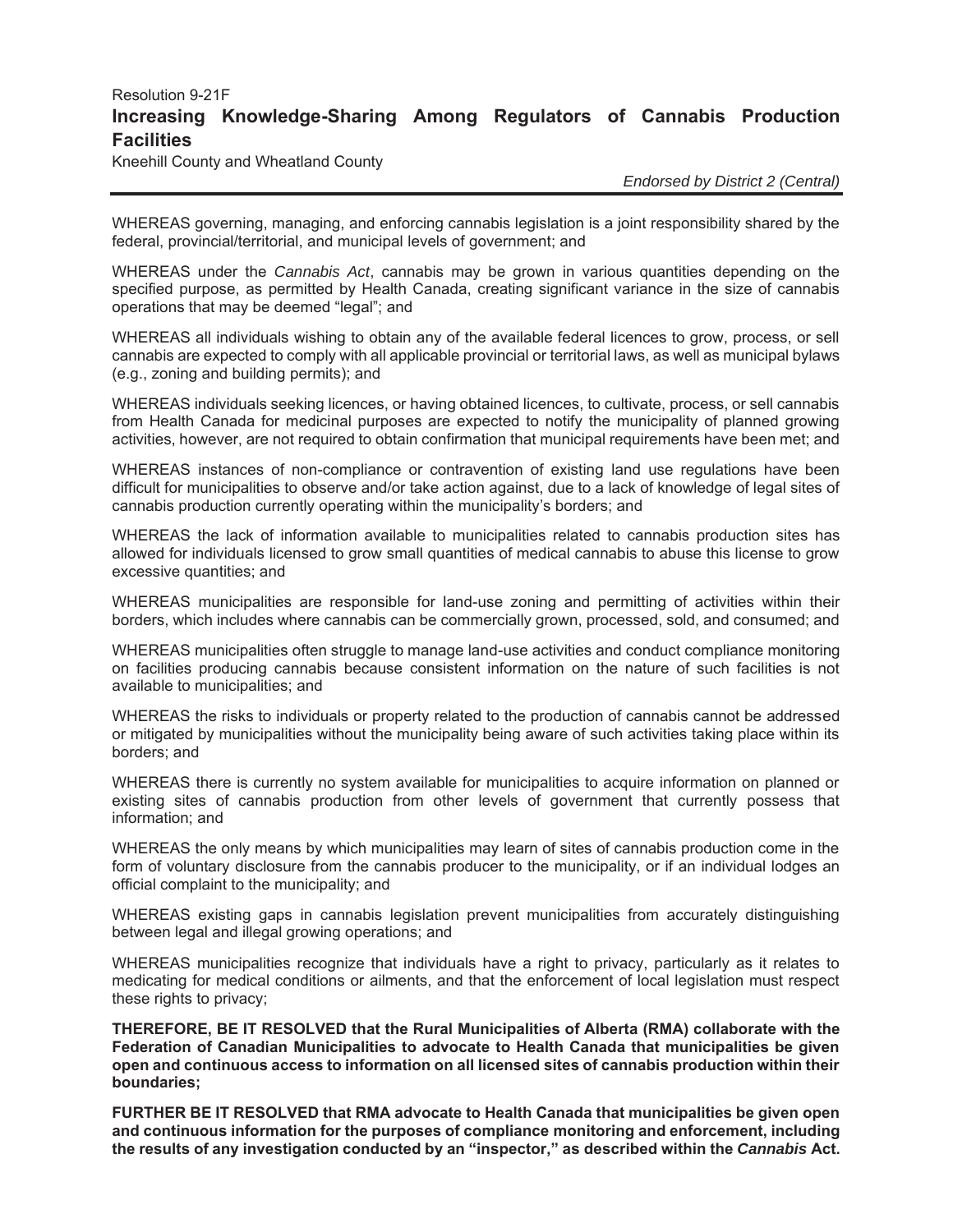#### **Member Background**

At present, regulations surrounding cannabis cultivation are problematic, with each level of government responsible for various capacities in regulating the cannabis industry, from growing and cultivation down the supply chain to consumers of cannabis products. Within the current cannabis regime, there is nuance and complexity within each facet of the industry. From the number of licences available for producers to grow, cultivate, and distribute cannabis products to the rules governing processors and retailers, there is a need to provide accurate and dependable information to all involved in this industry. However, there are currently significant gaps in legislation that prevent this reliable information from being accessed by municipalities.

This resolution aims to uncover the significant challenges currently experienced by municipalities to regulate land use applications and permit issues related to sites of cannabis production. Specifically, this resolution aims to address:

- a) The limited ability municipalities have to determine the existing scope of cannabis producers within their borders, and
- b) The challenges municipalities face to enforce land use bylaws due to lack of information necessary to enforce zoning and permitting regulations, where applicable.

Under the *Cannabis Act*, the federal government is responsible for setting industry-wide standards for the cannabis industry, such as the legality of the substance, health and safety requirements, and rules surrounding medical cannabis, and others, which Health Canada fulfills. Licences for cannabis cultivation from Health Canada often include an expectation that license holders notify local authorities. However, this requirement is problematic because only some, but not all, licences for sites of cannabis production require notification to be provided to municipalities. In addition, the nature of the "requirement" itself would better be described as an "expectation," as no communication is conveyed to the municipality that Health Canada has received an application, or provided approval, for sites of cannabis production to operate within the municipality. Within the Cannabis Licensing Application Guide, "notice to local authorities" is a requirement of only a fraction of prospective cannabis growers. Furthermore, there is currently no way for the "local authorities" to ascertain who has been granted a license by Health Canada who has not, leaving uncertainty as to who may be growing cannabis legally, and who may be growing cannabis illegally.

Specific to Kneehill County, anecdotal accounts have indicated that individuals within the County are growing cannabis in greater amounts than what is permitted under "recreational use," as identified by the *Cannabis Act*. By consequence of the County not being effectively included in the approval process nor having reliable access to up-to-date information of what standards one is expected to abide by as a condition of one's federal license, the County is left struggling to manage these sensitive activities that require effective government oversight. Specific issues that have arisen included suspected cannabis growing through inaccurate or disingenuous development applications, suspected alterations made to buildings that would not satisfy current building codes, and concern of criminal activity operating within the municipality's borders. Without having information on who is permitted to grow cannabis and details pertaining to the quantities and other logistical information, the municipality can only attempt to manage from what is disclosed to them by cannabis growers voluntarily providing this information. Voluntary disclosure, however, is not the norm, which prompts Kneehill County to raise these concerns with other RMA members and with Health Canada.

In discussing the issues experienced within Kneehill County, specific details have been identified by the County as worthy of consideration for what specific site information would likely benefit all municipalities. These details include:

- The name of the individual permitted to grow cannabis plants.
- The date an individual was granted a license to grow cannabis for medicinal purposes.
- The expiry date of said license.
- The location of the site.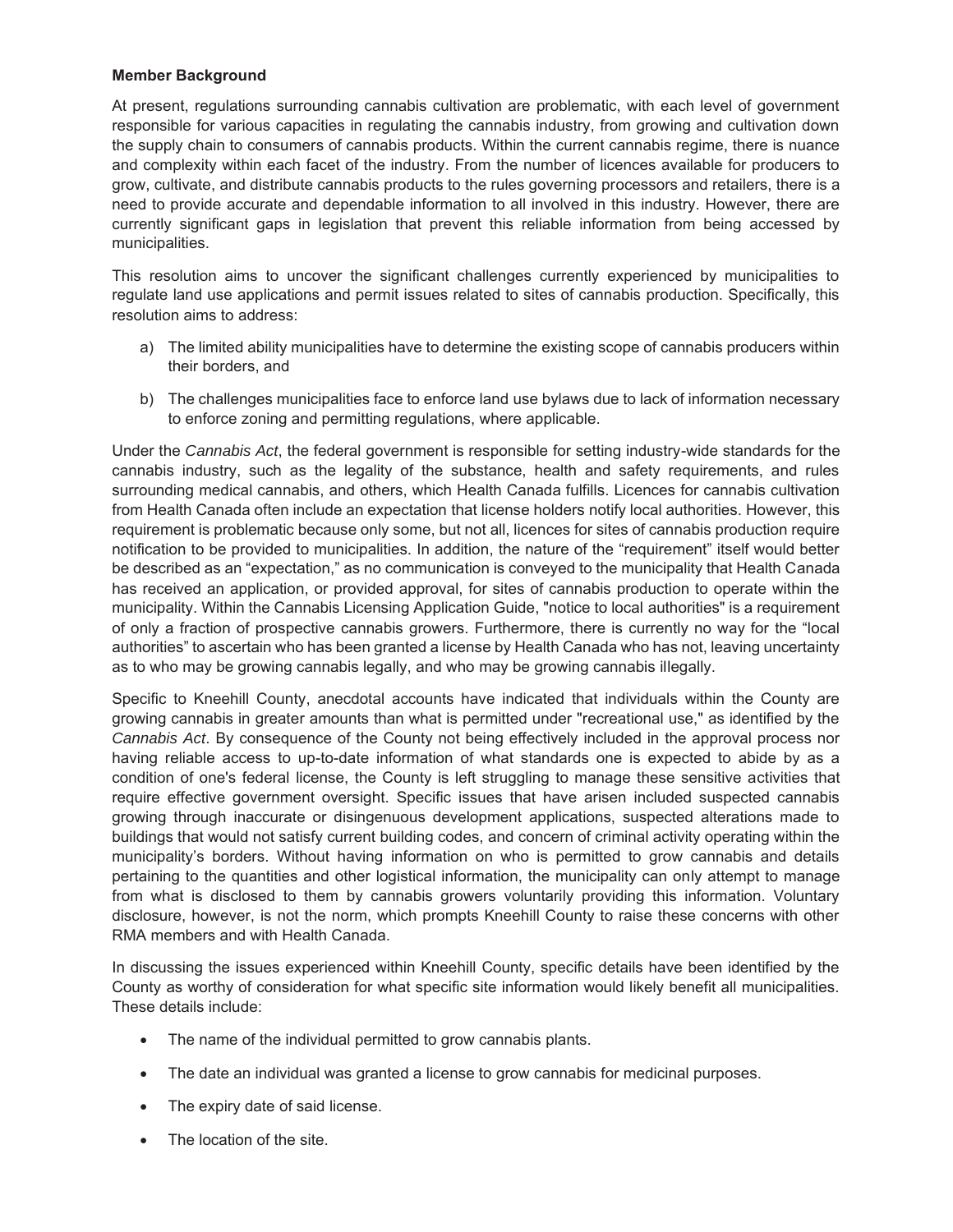- The number of plants permitted to be grown on the premises.
- Any alterations made to previously held agreements between an individual and Health Canada, that would affect the application of local legislation.

In conjunction with this resolution, two other resolutions pertaining to cannabis legislation have been identified as relevant to the issues proposed and remedies discussed. First*, Personal Cannabis Production for Medical Use* has been put forward by Wheatland County as an RMA resolution. This resolution seeks to include municipal governments in the approval process of growing cannabis for medicinal purposes by proposing that all municipalities "sign off" on the proposed Cannabis Production Facility as a prerequisite to receiving approval from Health Canada.

Second, *Improving the Medical Cannabis Regime* was a FCM resolution put forward by the Town of East Gwillimbury, Ontario, which sought to "propose amendments to the *Cannabis Act* that will remedy the problems experienced by municipalities." These issues are wide-ranging but largely stem from the system of licensing and regulation put in place by the federal government to oversee the cannabis industry. Included in these issues is a lack of communication between Health Canada and municipalities, where advance notice to municipalities need not be required for planned growing activities, nor evidence provided that cannabis growers are compliant with local regulations, which has led to issues of non-compliance with zoning bylaws and failing to meet building codes within municipalities.

The resolution proposed here within aims to supplement each of these previous resolutions by expanding on the access to information made available to municipalities by Health Canada to a permanent form of access to information, and expand on the existing compliance monitoring taking place for currentlyapproved sites of cannabis production.

As a result of the issues identified, there is a profound need for Health Canada and the municipalities across Canada to create a more effective way for municipalities to access information on sites of cannabis production. Recognizing that individuals have a right to privacy, this resolution puts forward that only the information necessary to enforcing land-use regulations would be made available to municipalities to mitigate any concerns over personal, sensitive information. Furthermore, if all sites of cannabis production within a municipality were made available to the municipality, sites of illegal activity could be easily identified, and proper courses of action could be taken. As Canada contends with the effects of changes in federal drug policy, this resolution advocates for recognizing cannabis as a legalized substance, not deregulated. With this distinction comes the need for greater coordination among various branches of government to ensure the safety and well-being of all individuals.

#### **RMA Background**

3-21S: Personal Cannabis Production for Medical Use

THEREFORE, BE IT RESOLVED that the Rural Municipalities of Alberta collaborate with the Federation of Canadian Municipalities to advocate to Health Canada that confirmation of municipal compliance for personal medical cannabis production facilities be required for existing license holders, and prior to approval for all future license applicants.

Click here to view the full resolution.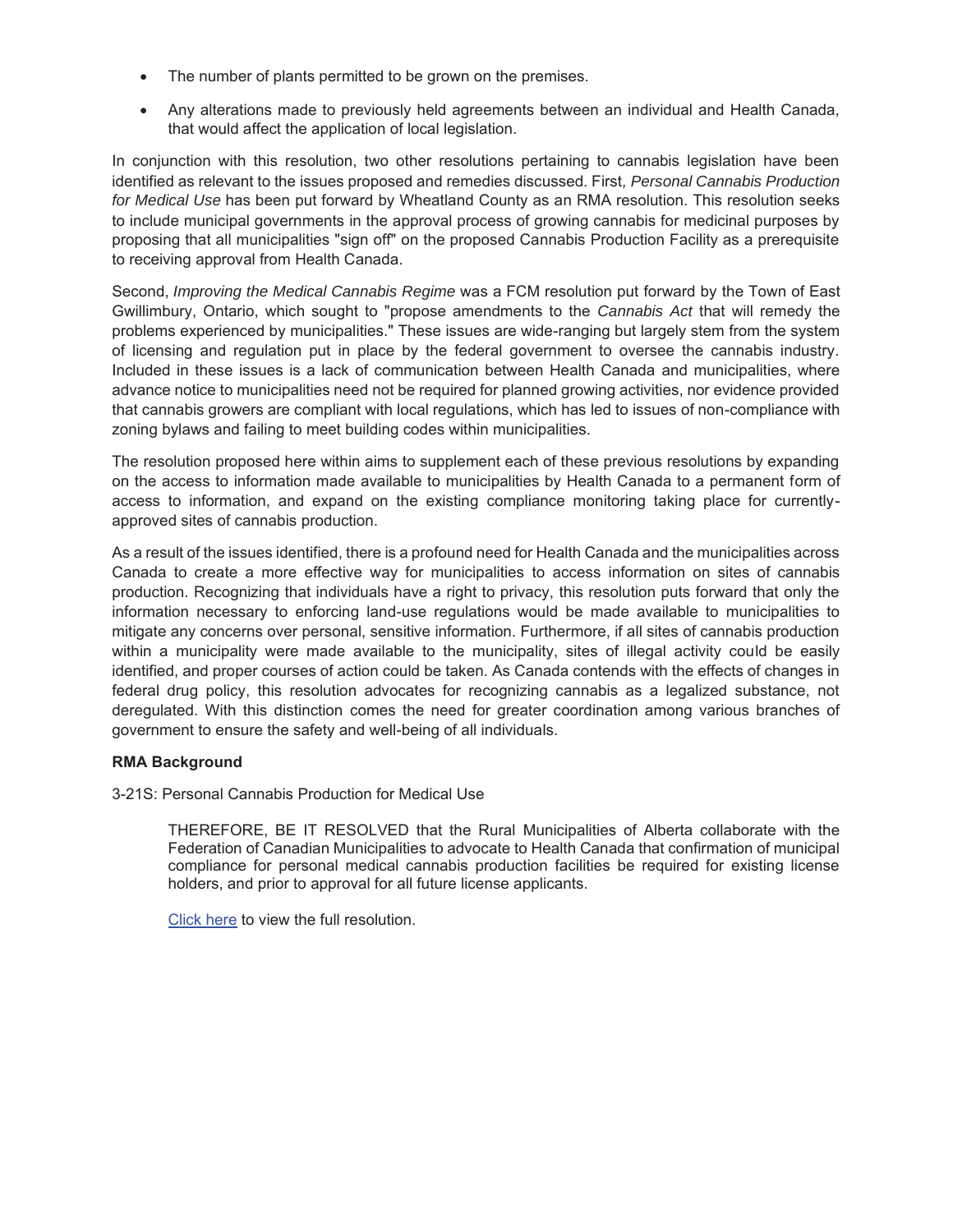WHEREAS BC Hydro is constructing a hydroelectric dam (known as the "Site C Dam") on the Peace River near Fort St. John, British Columbia; and

WHEREAS the project is experiencing unprecedented geotechnical challenges including downstream movement of the spillway and powerhouse foundation due to weak and unstable geology underlying the site; and

WHEREAS BC Hydro and the Government of British Columbia are not forthcoming with important technical information regarding unprecedented efforts to reinforce the foundation to prevent further movement or failure of the dam itself; and

WHEREAS BC Hydro failed to undertake sufficient vital geotechnical surveys of material in the riverbed underlying the earth fill dam prior to beginning construction, despite the site being rejected in the 1990s for geotechnical concerns; and

WHEREAS Alberta has thousands of people residing in the Peace River valley downstream from this structure, and billions of dollars in vital infrastructure at risk in the event of a catastrophic dam failure; and

WHEREAS BC Hydro has not responded to questions regarding their financial liability in the event that their actions result in downstream damage in Alberta;

**THEREFORE, BE IT RESOLVED that the Rural Municipalities of Alberta request the Government of Alberta to obtain from the Government of British Columbia all technical reports and other relevant information from the BC Hydro Site C project that is currently being withheld from the public;** 

**FURTHER BE IT RESOLVED that the Government of Alberta use the information collected to conduct an independent safety assessment of the structure to ensure that Albertans, as well as extremely important infrastructure, are not being subjected to unacceptable risk.** 

#### **Member Background**

Site C, just outside Fort St. John, BC, was first considered as a potential hydro power site in the 1950s. In the late 1980s the project was rejected by the BC Utilities Commission as being too expensive, controversial, and not in the best interest of the public.

In 2010 the BC Liberal government (under Premier Christy Clark) passed the *Clean Energy Act*, which removed the BC Utilities Commission's authority to cancel projects deemed to be not in the public interest. BC Hydro could now proceed without interference and independent oversight. In place of the BC Utilities Commission, project oversight would now be provided by the Project Assurance Board, which included board members employed by BC Hydro. In 2014 the Government of British Columbia announced that the project would proceed at a cost of \$8.3 billion.

In 2017, the BC Liberal government was replaced by the NDP. Newly elected Premier John Horgan, who had been a vocal critic of the project, ordered a review by the BC Utilities Commission. It was ultimately decided that too much had been spent at this point to turn back so the project continued.

In late summer of 2020 reports surfaced that there were problems with weak material underlying the powerhouse and spillway as well as both riverbanks. The foundation had actually slipped a few centimeters downstream in 2018 but that did not become public until two years later. In response Horgan appointed former Deputy Finance Minister Peter Milburn to conduct a review of the project and write a report on the escalating costs and safety issues stemming from the foundational problems.

A condensed/redacted version of Milburn's report was made public six months later and was critical of BC Hydro in that he found that they repeatedly downplayed geotechnical risks and cost estimates when reporting to the government prior to approval of the project.